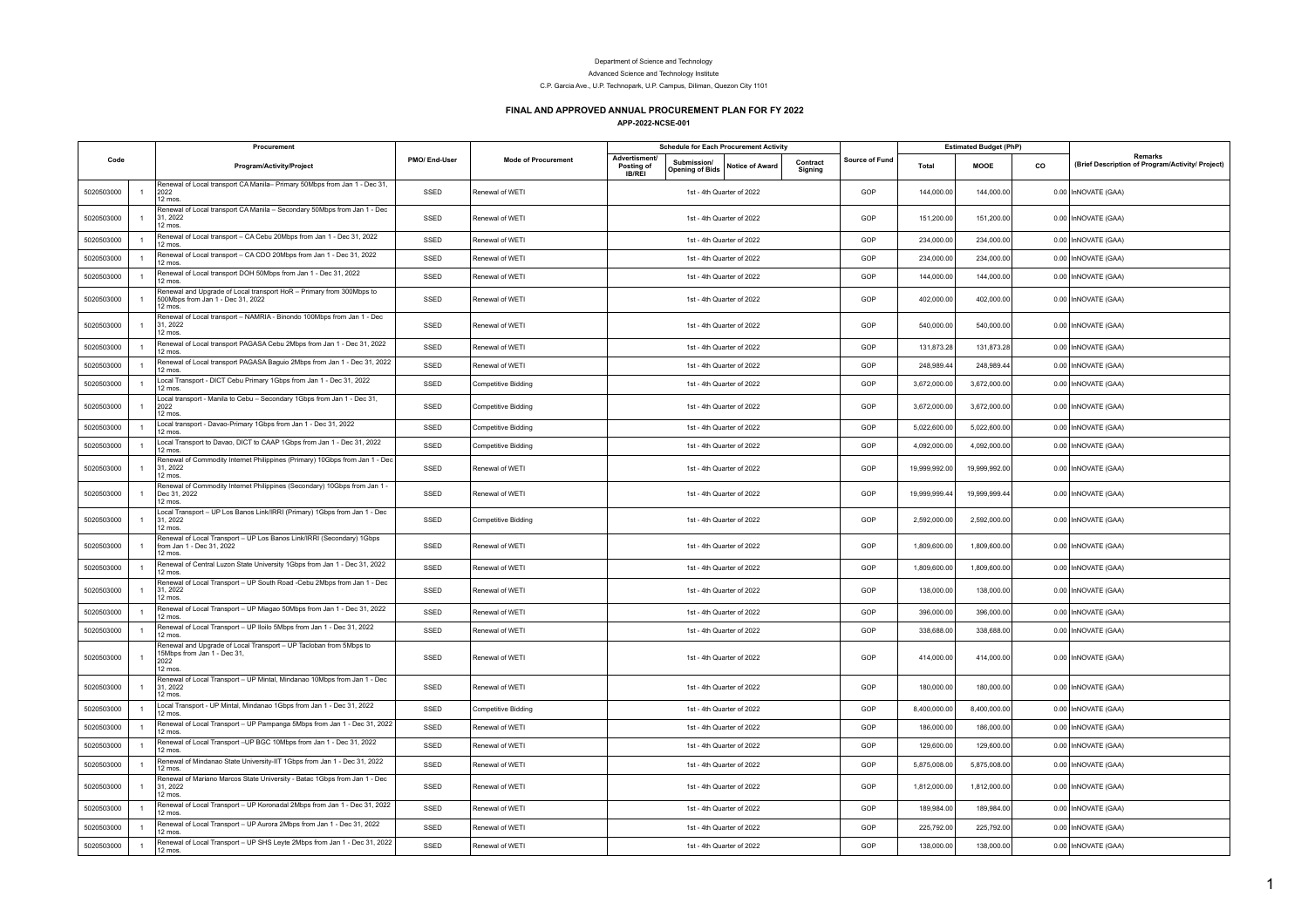| 5020503000  | $\mathbf{1}$   | Renewal of Connectivity Subscription (including membership) to APAN from<br>Jan 1 - Dec 31, 2022<br>12 mos.                                                                             | SSED | Renewal of WETI                                                                                 | 1st - 4th Quarter of 2022 | GOP | 270,000.00    | 270,000.00    | 0.00 InNOVATE (GAA)                        |
|-------------|----------------|-----------------------------------------------------------------------------------------------------------------------------------------------------------------------------------------|------|-------------------------------------------------------------------------------------------------|---------------------------|-----|---------------|---------------|--------------------------------------------|
| 5020503000  | $\mathbf{1}$   | Renewal of Connectivity Subscription (including Membership) to TEIN network<br>from Jan 1 - Dec 31.<br>2022<br>12 mos.                                                                  | SSED | Renewal of WETI                                                                                 | 1st - 4th Quarter of 2022 | GOP | 2,700,000.00  | 2,700,000.00  | 0.00 InNOVATE (GAA)                        |
| 5020503000  | $\mathbf{1}$   | Renewal of Connectivity Subscription (including Membership) to APNIC from<br>Jan 1 - Dec 31, 2022<br>12 mos.                                                                            | SSED | Renewal of WETI                                                                                 | 1st - 4th Quarter of 2022 | GOP | 225,000.00    | 225,000.00    | 0.00 InNOVATE (GAA)                        |
| 5020503000  | $\overline{1}$ | Renewal of Connectivity Subscription (including Membership) to SingAREN<br>Open Exchange (SOE)<br>from Jan 1 - May 31, 2022<br>5 mos.                                                   | SSED | Renewal of WETI                                                                                 | 1st - 4th Quarter of 2022 | GOP | 187,500.00    | 187,500.00    | 0.00 InNOVATE (GAA)                        |
| 5020503000  | $\mathbf{1}$   | Renewal of Connectivity Subscription (including Membership) to SingAREN<br>Open Exchange (SOE)<br>from June 1 - Dec 31, 2022<br>7 mos.                                                  | SSED | Renewal of WETI                                                                                 | 1st - 4th Quarter of 2022 | GOP | 262,500.00    | 262,500.00    | 0.00 InNOVATE (GAA)                        |
| 5020503000  | $\mathbf{1}$   | Connectivity Subscription (including Membership) to SGIX from Jan 1 - Dec<br>31, 2022<br>12 mos.                                                                                        | SSED |                                                                                                 | 1st - 4th Quarter of 2022 | GOP | 540,000.00    | 540,000.00    | 0.00 InNOVATE, Partnership agreement (GAA) |
| 5020503000  | $\mathbf{1}$   | Renewal of IPL Hong Kong 10Gbps from Jan 1 - Dec 31, 2022<br>12 mos.                                                                                                                    | SSED | Renewal of WETI                                                                                 | 1st - 4th Quarter of 2022 | GOP | 25,386,345.60 | 25,386,345.60 | 0.00 InNOVATE (GAA)                        |
| 5020503000  | $\mathbf{1}$   | Renewal of IPL Japan 1Gbps from Jan 1 - Dec 31, 2022<br>12 mos.                                                                                                                         | SSED | Renewal of WETI                                                                                 | 1st - 4th Quarter of 2022 | GOP | 13,970,880.00 | 13,970,880.00 | 0.00 InNOVATE (GAA)                        |
| 5020503000  | $\mathbf{1}$   | Renewal of IPL Singapore 10Gbps from Jan 1 - Dec 31, 2022<br>12 mos.                                                                                                                    | SSED | Renewal of WETI                                                                                 | 1st - 4th Quarter of 2022 | GOP | 19,916,058.60 | 19,916,058.60 | 0.00 InNOVATE (GAA)                        |
| 5020503000  | $\mathbf{1}$   | Renewal of IPL USA 10Gbps from September 1 - Dec 31, 2022<br>4 mos.                                                                                                                     | SSED | Renewal of WETI                                                                                 | 1st - 4th Quarter of 2022 | GOP | 21,606,138.52 | 21,606,138.52 | 0.00 InNOVATE (GAA)                        |
| 5020503000  | $\mathbf{1}$   | Renewal of Mobile Internet 7 units for Jan 1 - Dec 31, 2022<br>12 mos.                                                                                                                  | SSED | Renewal of WETI                                                                                 | 1st - 4th Quarter of 2022 | GOP | 83,916.00     | 83,916.00     | 0.00 InNOVATE (GAA)                        |
| 5020503000  | $\mathbf{1}$   | Renewal of Mobile Internet of 5 units from Jan 1 - Dec 31, 2022<br>12 mos.                                                                                                              | SSED | Renewal of WETI                                                                                 | 1st - 4th Quarter of 2022 | GOP | 72,000.00     | 72,000.00     | 0.00 InNOVATE (GAA)                        |
| 50299050-01 | $\overline{1}$ | Renewal of Lease of Room Space in a Data Center Facility and Services,<br>including Rack cabinet rental<br>from Jan 1 - Dec 31, 2022<br>12 mos.                                         | SSED | Renewal of Contract of Lease of Real<br>Property per GPPB Resolution 06-2018 dd.<br>18 May 2018 | 1st - 4th Quarter of 2022 | GOP | 22,188,000.00 | 22,188,000.00 | 0.00 InNOVATE (GAA)                        |
| 5020504000  | $\overline{1}$ | Very High Resolution Images<br>Description: Satellite Images<br>Delivery: January - December<br>Payment Terms: Progress Billing<br>lot                                                  | SSED | Competitive Bidding                                                                             | 2nd - 4th Quarter of 2022 | GOP | 7,928,000.00  | 7,928,000.00  | $0.00$ PEDRO (GAA)                         |
| 5020504000  | $\overline{1}$ | Daily Optical Satellite Imaging<br>Description: Satellite Images<br>Delivery: January - December<br>Payment Terms: Progress Billing<br>$1$ lot                                          | SSED | Competitive Bidding                                                                             | 2nd - 4th Quarter of 2022 | GOP | 7,402,040.00  | 7,402,040.00  | 0.00 PEDRO (GAA)                           |
| 5020504000  | $\mathbf{1}$   | Direct Reception High Resolution Satellite Imaging<br>Description: Satellite Images<br>Delivery: January - December<br>Payment Terms: Progress Billing<br>1 lot                         | SSED | <b>Competitive Bidding</b>                                                                      | 2nd - 4th Quarter of 2022 | GOP | 4,000,000.00  | 4,000,000.00  | $0.00$ PEDRO (GAA)                         |
| 50299050-03 | $\overline{1}$ | Vehicle Rental for the project's deployment activities<br>Regular airconditioned van<br>Destinations: Within Metro Manila, Cavite, Taytay and Antipolo<br>1 lot                         | SSED | NP-53.9 Small Value Procurement                                                                 | 2nd - 4th Quarter of 2022 | GOP | 184 800.00    | 184 800.00    | $0.00$ ULAT (GIA)                          |
| 5021503000  | $\mathbf{1}$   | GSIS Insurance for project equipment<br>Period: January 2022 to December 2022<br>1 lot                                                                                                  | SSED | NP-53.5 Agency-to-Agency                                                                        | 2nd Quarter of 2022       | GOP | 500,000.00    | 500,000.00    | $0.00$ ULAT (GIA)                          |
| 5020503000  | $\mathbf{1}$   | Mobile Internet @ 1500.00 for 12 months<br>Contract Duration: 01 January 2022 - 31 December 2022<br>2 units<br>Computation: 2 units x Php 1,500.00 x 12 months = Php 36,000.00<br>1 lot | SSED | NP-53.9 Small Value Procurement                                                                 | 1st - 4th Quarter of 2022 | GOP | 36,000.00     | 36,000.00     | $0.00$ ULAT (GIA)                          |
| 50203010-01 | $\mathbf{1}$   | Isopropyl Alcohol 70% (Spray)<br>500 ML<br>40 pcs                                                                                                                                       | SSED | NP-53.9 Small Value Procurement                                                                 | 2nd Quarter of 2022       | GOP | 3,828.00      | 3,828.00      | $0.00$ ULAT (GIA)                          |
| 50299070-01 | $\mathbf{1}$   | PROJECT MANAGEMENT TOOL<br>15 licenses<br>The licenses should be compatible with ASTI's existing GanttPro licenses<br>01 January 2022 to 31 December 2022<br>1 lot                      | SSED | Competitive Bidding                                                                             | 1st Quarter of 2022       | GOP | 203,000.00    | 203,000.00    | 0.00 arQ v2 (GAA)                          |
| 5020399000  | $\overline{1}$ | <b>SOLAR PANEL</b><br>35 Watts<br>12 Volts<br>3 pcs                                                                                                                                     | SSED | NP-53.9 Small Value Procurement                                                                 | 1st Quarter of 2022       | GOP | 9.690.00      | 9,690.00      | 0.00 SADT MASID (GAA)                      |
| 5020399000  | $\mathbf{1}$   | ELECTRONIC ENCLOSURE<br>Fiberglass polyester material<br>Dimension: 14.2" x 6.2" x 12.3"<br>1 pc                                                                                        | SSED | NP-53.9 Small Value Procurement                                                                 | 1st Quarter of 2022       | GOP | 12,340.00     | 12,340.00     | 0.00 SADT MASID (GAA)                      |
| 5020399000  | $\overline{1}$ | ULTRASONIC SENSOR<br>Detection out to 10-meters<br>Resolution: 1mm<br>6 pcs                                                                                                             | SSED | NP-53.9 Small Value Procurement                                                                 | 1st Quarter of 2022       | GOP | 68,700.00     | 68,700.00     | 0.00 SADT MASID (GAA)                      |
| 5020399000  | $\mathbf{1}$   | MARINE HIGH GAIN ANTENNA<br>Frequencies: 900, 1800, 1900 MHz GSM/GPRS<br>Gain: 10 decibels (dB)<br>1 pc                                                                                 | SSED | NP-53.9 Small Value Procurement                                                                 | 1st Quarter of 2022       | GOP | 5,830.00      | 5,830.00      | 0.00 SADT MASID (GAA)                      |
| 5020399000  | $\mathbf{1}$   | <b>EMBEDDED MODULES</b><br>RS422 to TTL Bidirectional Converter<br>with Over-Voltage Over-Current Protection<br>5 pcs                                                                   | SSED | NP-53.9 Small Value Procurement                                                                 | 1st Quarter of 2022       | GOP | 4,050.00      | 4,050.00      | 0.00 SADT MASID (GAA)                      |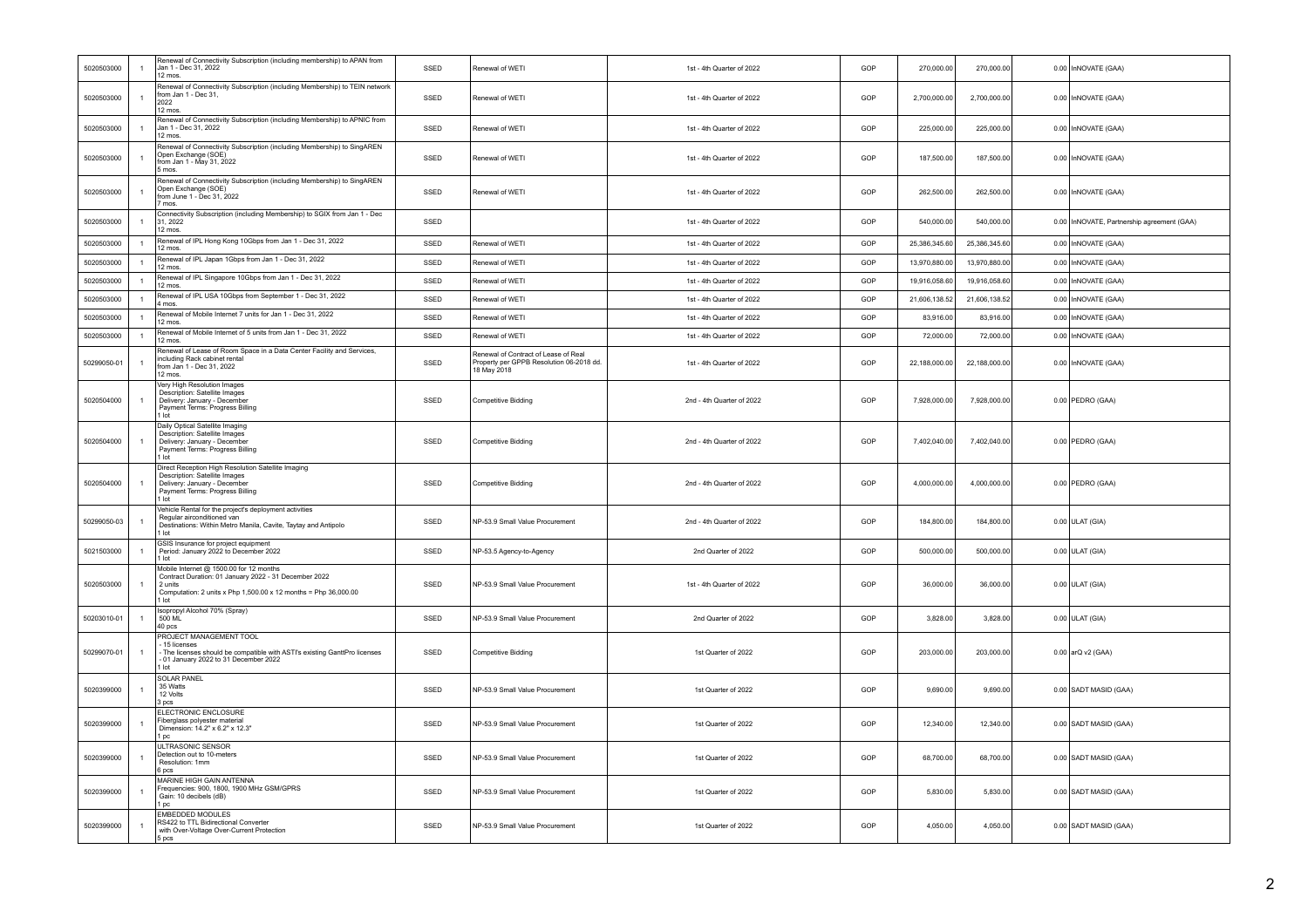| 5020399000  | $\overline{1}$ | CABLES<br>MALE TO WIRE LEAD (1 meter)<br>Number of Positions: 2POS<br>4 pcs                                                                                                                                                 | SSED | NP-53.9 Small Value Procurement | 1st Quarter of 2022 | GOP | 4,800.00     | 4,800.00     | 0.00 SADT MASID (GAA) |
|-------------|----------------|-----------------------------------------------------------------------------------------------------------------------------------------------------------------------------------------------------------------------------|------|---------------------------------|---------------------|-----|--------------|--------------|-----------------------|
| 5020399000  | $\overline{1}$ | <b>CONNECTORS</b><br>2 Position Circular Connector Receptacle,<br>Female Sockets Solder Cup<br>4 pcs                                                                                                                        | SSED | NP-53.9 Small Value Procurement | 1st Quarter of 2022 | GOP | 4,900.00     | 4,900.00     | 0.00 SADT MASID (GAA) |
| 5020399000  | $\overline{1}$ | <b>SOLAR PANEL</b><br>Peak Power: at least 25 W<br>Cell Efficiency: 14.02 % (min)<br>Max. power voltage (Vmp): 17.56 V (min)<br>51 pcs                                                                                      | SSED | NP-53.9 Small Value Procurement | 1st Quarter of 2022 | GOP | 235,620.00   | 235,620.00   | 0.00 SADT MASID (GAA) |
| 5020399000  | $\overline{1}$ | <b>BATTERIES</b><br>Lead acid<br>12V, 12 AH<br>51 pcs                                                                                                                                                                       | SSED | NP-53.9 Small Value Procurement | 1st Quarter of 2022 | GOP | 222,200.00   | 222,200.00   | 0.00 SADT MASID (GAA) |
| 5020399000  | $\overline{1}$ | 12 VOLTS HEAVY DUTY BATTERY CHARGER 220 VAC INPUT<br>Power Voltage: 220-240V<br>Frequency (Hz): 60Hz<br>AC Power: 12V/300W<br>24V/450W<br>Charging Current (A): 12V/15A<br>24V/13A<br>Battery capacities: 20-300Ah<br>2 pcs | SSED | NP-53.9 Small Value Procurement | 1st Quarter of 2022 | GOP | 12,000.00    | 12,000.00    | 0.00 SADT MASID (GAA) |
| 50207020-02 | $\overline{1}$ | STAINLESS STEEL FASTENERS<br>comprises of:<br>M20 x 2,5mm x 60mm, M20 Hex Nut, M20 Flat Washers<br>1 lot                                                                                                                    | SSED | NP-53.9 Small Value Procurement | 1st Quarter of 2022 | GOP | 32,740.00    | 32,740.00    | 0.00 SADT MASID (GAA) |
| 50207020-02 | $\overline{1}$ | SEA SURFACE TEMPERATURE SENSOR<br>Measurement Range<br>-Temperature: -5 to + 45°C<br>1 pc                                                                                                                                   | SSED | NP-53.9 Small Value Procurement | 1st Quarter of 2022 | GOP | 138,440.00   | 138,440.00   | 0.00 SADT MASID (GAA) |
| 50207020-02 | $\overline{1}$ | SOLAR MARINE LANTERN<br>-Type: LED<br>-Solar Panel: with Maximum power point tracking (MPPT)<br>1 <sub>pc</sub>                                                                                                             | SSED | NP-53.9 Small Value Procurement | 1st Quarter of 2022 | GOP | 53,760.00    | 53,760.00    | 0.00 SADT MASID (GAA) |
| 50207020-02 | $\overline{1}$ | WATER LEVEL SENSOR<br>Optimum Range: at least 30.5 cm - 10 mtr. (12 in. - 33 ft.)<br>Max Range: atleast15.2 meters (50 feet)<br>42 pcs                                                                                      | SSED | Competitive Bidding             | 1st Quarter of 2022 | GOP | 2,772,000.00 | 2,772,000.00 | 0.00 SADT MASID (GAA) |
| 5021199000  | $\mathbf{1}$   | DEPLOYMENT SERVICE<br>Professional Diving with Installation Services<br>Deployment of Sinker and Metbuoy<br>Deployment site: TBD by enduser on March<br>Schedule: 2nd Week of May<br>lot                                    | SSED | NP-53.9 Small Value Procurement | 2nd Quarter of 2022 | GOP | 464,130.00   | 464,130.00   | 0.00 SADT MASID (GAA) |
| 5021199000  | $\overline{1}$ | DEPLOYMENT SERVICE<br>Transportation of Metbuoy Components to Deployment Site.<br>Deployment site: TBD by enduser on March<br>Schedule: 1nd Week of May<br>1 lot                                                            | SSED | NP-53.9 Small Value Procurement | 2nd Quarter of 2022 | GOP | 161,280.00   | 161,280.00   | 0.00 SADT MASID (GAA) |
| 5021199000  | $\overline{1}$ | PCB FABRICATION<br>Metbuoy Power Distribution Board<br>Alarm Board Ver 4<br>2 lots                                                                                                                                          | SSED | NP-53.9 Small Value Procurement | 2nd Quarter of 2022 | GOP | 93,500.00    | 93,500.00    | 0.00 SADT MASID (GAA) |
| 5021199000  | $\overline{1}$ | FABRICATION OF CUSTOMIZED MOORING LINE<br>-Length: 29-30 meters<br>-includes Floater<br>1 lot                                                                                                                               | SSED | NP-53.9 Small Value Procurement | 2nd Quarter of 2022 | GOP | 112,900.00   | 112,900.00   | 0.00 SADT MASID (GAA) |
| 5021199000  | $\overline{1}$ | FABRICATION OF CUSTOMIZED SINKER<br>-Weight: 1 ton<br>-Material: Concrete Cement<br>1 lot                                                                                                                                   | SSED | NP-53.9 Small Value Procurement | 2nd Quarter of 2022 | GOP | 161,280.00   | 161,280.00   | 0.00 SADT MASID (GAA) |
| 5021199000  | $\overline{1}$ | FABRICATION OF METBUOY MECHANICAL PARTS<br>-Mooring Yoke<br>-Hull Main Frame<br>-Mooring Yoke Support<br>1 lot                                                                                                              | SSED | NP-53.9 Small Value Procurement | 2nd Quarter of 2022 | GOP | 173,230.00   | 173,230.00   | 0.00 SADT MASID (GAA) |
| 5021199000  | $\overline{1}$ | CONTROLLER BOX ASSEMBLY<br>Includes:<br>Controller Box with customized holes<br>back plate with battery lock<br>Interconnect Board<br>arQ clip holder<br>enclosure/controller box bracket<br>cable assemblies(set)<br>lot   | SSED | NP-53.9 Small Value Procurement | 2nd Quarter of 2022 | GOP | 962,000.00   | 962,000.00   | 0.00 SADT MASID (GAA) |
| 5021199000  | $\mathbf{1}$   | SOLAR PANEL HOLDER AND BRACKET<br>- Metal steel<br>1 lot                                                                                                                                                                    | SSED | NP-53.9 Small Value Procurement | 2nd Quarter of 2022 | GOP | 147,800.00   | 147,800.00   | 0.00 SADT MASID (GAA) |
| 50299070-99 | $\mathbf{1}$   | RENEWAL OF SOLIDWORKS SUBSCRIPTION<br>Contract Duration: 01 May 2022 to 30 April 2023<br>Access to support, upgrades, new version, special releases, add on features<br>webcasts, and trainings<br>1 lot                    | SSED | NP-53.9 Small Value Procurement | 2nd Quarter of 2022 | GOP | 165,880.00   | 165,880.00   | 0.00 SADT MASID (GAA) |
| 50299070-99 | $\overline{1}$ | RENEWAL OF SOLIDWORKS SUBSCRIPTION<br>Contract Duration: 01 July 2022 to 30 June 2023<br>Access to support, upgrades, new version, special releases, add on features<br>webcasts, and trainings<br>1 lot                    | SSED | NP-53.9 Small Value Procurement | 3rd Quarter of 2022 | GOP | 165,880.00   | 165,880.00   | 0.00 SADT MASID (GAA) |
| 50299070-99 | $\overline{1}$ | SUPPORT FOR THE EXISTING TECHNICAL DRAWING SOFTWARE<br>Upgrades the existing CorelDRAW Technical Suite to the latest version                                                                                                | SSED | NP-53.9 Small Value Procurement | 1st Quarter of 2022 | GOP | 48,300.00    | 48,300.00    | 0.00 SADT MASID (GAA) |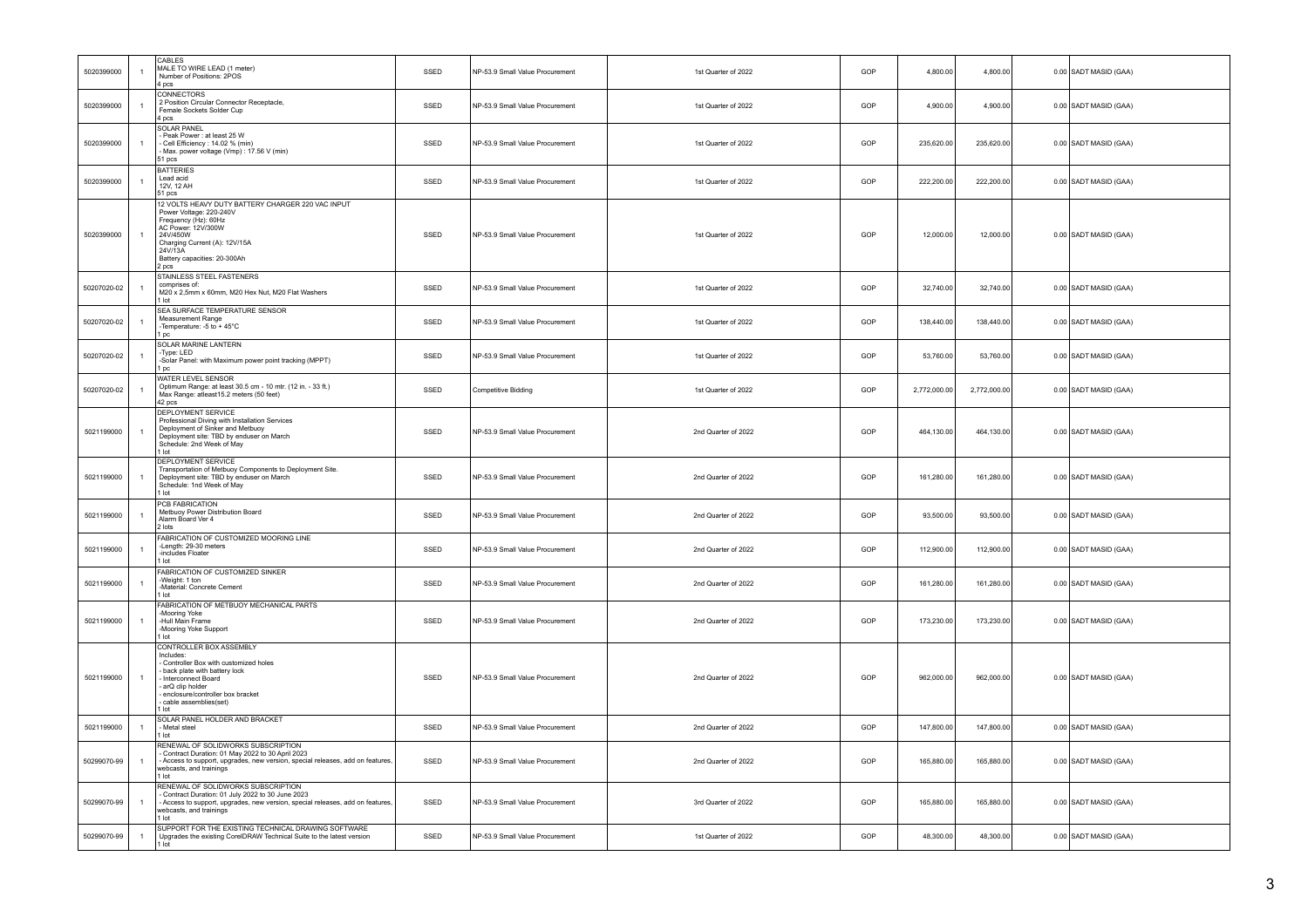|             |                | Renewal of Mobile Communication Plan                                                                                                                                                                                                                                        |            |                                 |                           |     |            |            |                       |
|-------------|----------------|-----------------------------------------------------------------------------------------------------------------------------------------------------------------------------------------------------------------------------------------------------------------------------|------------|---------------------------------|---------------------------|-----|------------|------------|-----------------------|
| 5020503000  | $\overline{1}$ | Unlimited Text to same network, 5 of 26 units @ 200.00 for 12 months<br><b>Contract Duration:</b><br>5 units: 01 January 2022 - 31 December 2022<br>Computation: 5 units x PhP 200.00 x 12 months = PhP 12,000.00<br>12 months                                              | SSED       | Renewal of WETI                 | 1st - 4th Quarter of 2022 | GOP | 12,000.00  | 12,000.00  | 0.00 SADT MASID (GAA) |
| 5020503000  | $\overline{1}$ | Renewal of Mobile Communication Plan<br>Unlimited Text to same network, 25 of 105 units @ 199.00 for 12 months<br>Contract Duration:<br>25 units: 01 January 2022 - 31 December 2022<br>Computation: 25 units x PhP 199.00 x 12 months = PhP 59,700.00<br>12 months         | SSED       | Renewal of WETI                 | 1st - 4th Quarter of 2022 | GOP | 59,700.00  | 59,700.00  | 0.00 SADT MASID (GAA) |
| 5020503000  | $\mathbf{1}$   | Renewal of Mobile Communication Plan<br>Unlimited Text to same network, 3 of 6 units @ 200.00 for 12 months<br>Contract Duration:<br>3 units: 01 January 2022 - 31 December 2022<br>Computation: 3 units x PhP 200.00 x 12 months = PhP 7,200.00<br>12 months               | SSED       | Renewal of WETI                 | 1st - 4th Quarter of 2022 | GOP | 7,200.00   | 7,200.00   | 0.00 SADT MASID (GAA) |
| 5020503000  | $\overline{1}$ | Renewal of Mobile Communication Plan<br>300 Local Text, 2 of 25 units @ 100.00 for 12 months<br>Contract Duration:<br>2 units: 01 January 2022 - 31 December 2022<br>Computation: 2 units x PhP 100.00 x 12 months = PhP 2,400.00<br>12 months                              | SSED       | Renewal of WETI                 | 1st - 4th Quarter of 2022 | GOP | 2,400.00   | 2,400.00   | 0.00 SADT MASID (GAA) |
| 5020503000  | $\overline{1}$ | Renewal of Mobile Communication Plan<br>Unlimited Text to same network, 3 of 13 units @ 300.00 for 12 months<br>3 units: 01 January 2022 - 31 December 2022<br>Computation: 3 units x PhP 300.00 x 12 months = PhP 10,800.00<br>12 months                                   | SSED       | Renewal of WETI                 | 1st - 4th Quarter of 2022 | GOP | 10,800.00  | 10,800.00  | 0.00 SADT MASID (GAA) |
| 5020503000  | $\mathbf{1}$   | Renewal of Mobile Communication Plan<br>Unlimited Text to same network, 2 of 300 units @ 190.00 for 12 months<br>Contract Duration:<br>2 units: 01 January 2022 - 31 December 2022<br>Computation: 2 units x PhP 190.00 x 12 months = PhP 4,560.00<br>12 months             | SSED       | Renewal of WETI                 | 1st - 4th Quarter of 2022 | GOP | 4,560.00   | 4,560.00   | 0.00 SADT MASID (GAA) |
| 5020503000  | $\mathbf{1}$   | Renewal of Mobile Communication Plan<br>Unlimited Text to same network, 4 of 250 units @ 190.00 for 12 months<br>Contract Duration:<br>4 units: 01 January 2022 - 31 December 2022<br>Computation: 4 units x PhP 190.00 x 12 months = PhP 9,120.00<br>12 months             | SSED       | Renewal of WETI                 | 1st - 4th Quarter of 2022 | GOP | 9,120.00   | 9,120.00   | 0.00 SADT MASID (GAA) |
| 5020503000  | $\mathbf{1}$   | Renewal of Mobile Communication Plan<br>Unlimited Text to same network, 33 of 1020 units @ 200.00 for 12 months<br><b>Contract Duration:</b><br>33 units: 01 January 2022 - 31 December 2022<br>Computation: 33 units x PhP 200.00 x 12 months = PhP 79,200.00<br>12 months | SSED       | Renewal of WETI                 | 1st - 4th Quarter of 2022 | GOP | 79,200.00  | 79,200.00  | 0.00 SADT MASID (GAA) |
| 5020503000  | 1              | Renewal of Mobile Communication Plan<br>Unlimited Text to same network, 37 of 600 units @ 200.00 for 12 months<br>Contract Duration:<br>37 units: 01 January 2022 - 31 December 2022<br>Computation: 37 units x PhP 200.00 x 12 months = PhP 88,800.00<br>12 months         | SSED       | Renewal of WETI                 | 1st - 4th Quarter of 2022 | GOP | 88,800.00  | 88,800.00  | 0.00 SADT MASID (GAA) |
| 5020503000  | $\overline{1}$ | Renewal of 4 of 5 Mobile Internet @ 1500.00 for 12 months<br>Contract Duration:<br>4 units: 01 January 2022 - 31 December 2022<br>Computation: 4 units x PhP 1,500.00 x 12 months = PhP 72,000.00<br>12 months                                                              | SSED       | Renewal of WETI                 | 1st - 4th Quarter of 2022 | GOP | 72,000.00  | 72,000.00  | 0.00 SADT MASID (GAA) |
| 5020503000  | $\overline{1}$ | Renewal of 5 Mobile Internet @ 999.00 for 12 months<br><b>Contract Duration:</b><br>5 units: 01 January 2022 - 31 December 2022<br>Computation: 5 units x PhP 999.00 x 12 months = PhP 59,940.00<br>12 months                                                               | SSED       | Renewal of WETI                 | 1st - 4th Quarter of 2022 | GOP | 59,940.00  | 59,940.00  | 0.00 SADT MASID (GAA) |
| 5021199000  | $\overline{1}$ | ISO 9001:2015 Certification<br>1 lot                                                                                                                                                                                                                                        | KMD        | NP-53.9 Small Value Procurement | 1st Quarter of 2022       | GOP | 100,000.00 | 100,000.00 | $0.00$ GAA            |
| 50299070-01 | $\overline{1}$ | Subscription to cloud-based project management<br>tool<br>1 lot                                                                                                                                                                                                             | KMD        | Competitive Bidding             | 1st Quarter of 2022       | GOP | 500,000.00 | 500,000.00 | $0.00$ GAA            |
| 50299070-01 | $\overline{1}$ | Subscription to web-based test case management<br>software<br>1 lot                                                                                                                                                                                                         | KMD        | Competitive Bidding             | 1st Quarter of 2022       | GOP | 380,000.00 | 380,000.00 | $0.00$ GAA            |
| 50299070-01 | $\overline{1}$ | Subscription to wireframing, rapid prototyping<br>documentation and specification software tool<br>1 lot                                                                                                                                                                    | KMD        | Competitive Bidding             | 1st Quarter of 2022       | GOP | 120,000.00 | 120,000.00 | $0.00$ GAA            |
| 50299070-01 | $\overline{1}$ | Subscription to pdf editor<br>1 lot                                                                                                                                                                                                                                         | KMD        | NP-53.9 Small Value Procurement | 1st Quarter of 2022       | GOP | 58,250.00  | 58,250.00  | $0.00$ GAA            |
| 50299070-01 | $\overline{1}$ | Subscription to SSL Certificate<br>1 lot                                                                                                                                                                                                                                    | <b>KMD</b> | NP-53.9 Small Value Procurement | 1st Quarter of 2022       | GOP | 80,000.00  | 80,000.00  | $0.00$ GAA            |
|             |                |                                                                                                                                                                                                                                                                             |            |                                 |                           |     |            |            |                       |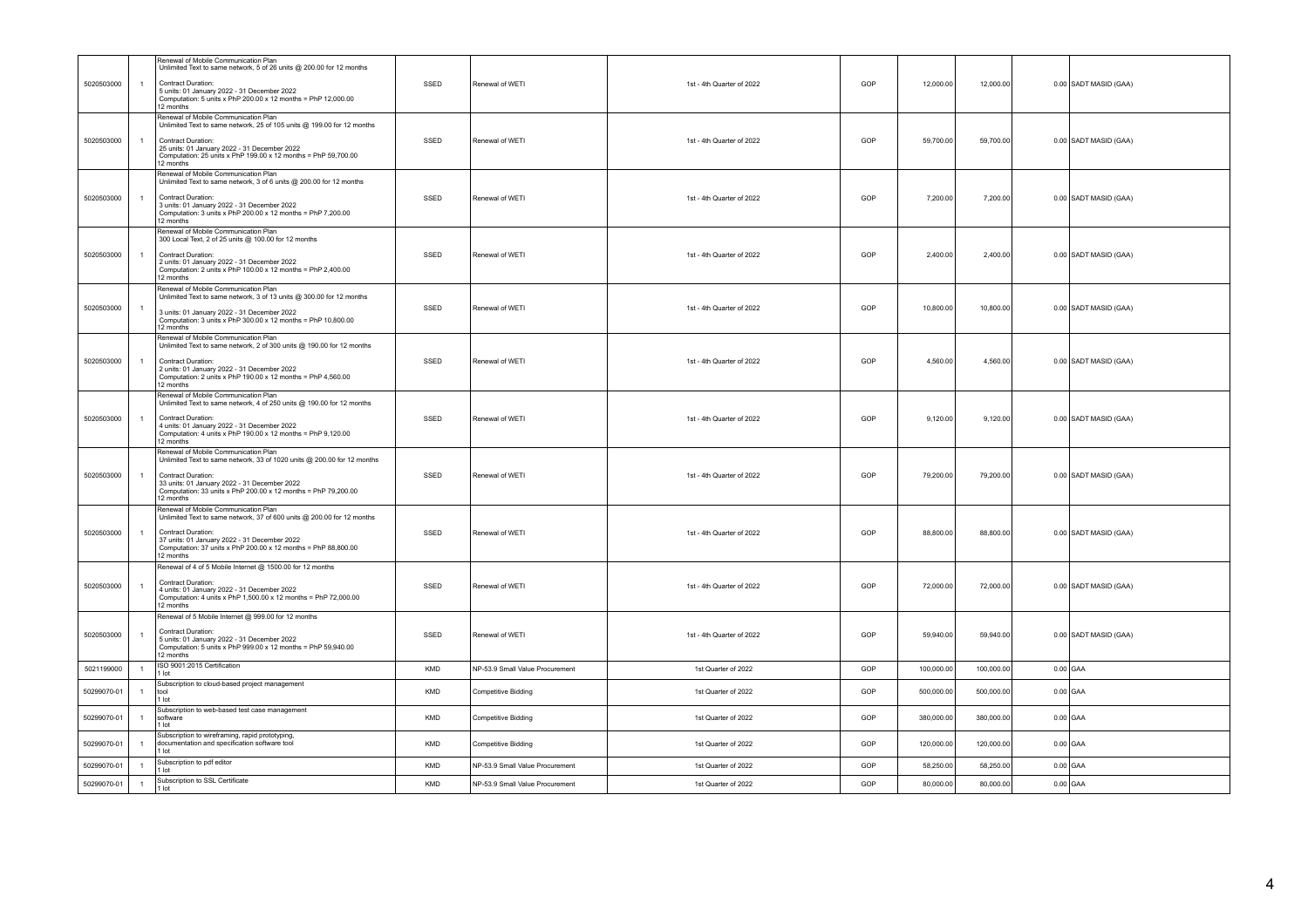| 5029901000 |                | Newspaper Posting<br>*Advertising requirement for post-award information of procurement<br>project(s) with approved budget of P50-M and above per<br>Administrative Order No. 34<br>*Advertisement for one (1) day only<br>*Five (5) columns x Nine (9) CMS<br>*Gray scale or black and white only<br>Advertisement must be published day after transmittal of DOSTASTI<br>newspaper posting.<br>Advertisement template shall be sent via email.<br>*Proof of advertisement must sent to DOST-ASTI within ten (10)<br>calendar days after publication prior to processing of payment<br>*Inclusive of government taxes and other charges<br>*Government payment terms<br>Note:<br>*Four (4) lots, specifically, one (1) lot @ P9,009.00<br>4 lots | FAD        | NP-53.9 Small Value Procurement                                                                         | 1st - 4th Quarter of 2022 | GOP | 36.036.00     | 36,036.00     | $0.00$ GAA                                       |
|------------|----------------|---------------------------------------------------------------------------------------------------------------------------------------------------------------------------------------------------------------------------------------------------------------------------------------------------------------------------------------------------------------------------------------------------------------------------------------------------------------------------------------------------------------------------------------------------------------------------------------------------------------------------------------------------------------------------------------------------------------------------------------------------|------------|---------------------------------------------------------------------------------------------------------|---------------------------|-----|---------------|---------------|--------------------------------------------------|
| 5020309000 | $\overline{1}$ | Fuel for DOST-ASTI vehicles<br>*Diesel and Gasoline<br>I lot                                                                                                                                                                                                                                                                                                                                                                                                                                                                                                                                                                                                                                                                                      | FAD        | Direct Retail Purchase of<br>Petroleum Fuel, Oil and<br>Lubricant (POL) Products<br>and Airline Tickets | 1st Quarter of 2022       | GOP | 307,500.00    | 307,500.00    | $0.00$ GAA                                       |
| 5020401000 | $\overline{1}$ | Drinking water (30 week x 30 bottles x P35)<br>1 lot                                                                                                                                                                                                                                                                                                                                                                                                                                                                                                                                                                                                                                                                                              | FAD        | NP-53.9 Small Value Procurement                                                                         | 1st Quarter of 2022       | GOP | 31,500.00     | 31,500.00     | $0.00$ GAA                                       |
| 5020502002 | $\overline{1}$ | Renewal of VoIP trunkline subscription including recurring landline<br>charges<br>12 months                                                                                                                                                                                                                                                                                                                                                                                                                                                                                                                                                                                                                                                       | FAD        | Renewal of WETI                                                                                         | 1st Quarter of 2022       | GOP | 136,416.00    | 136,416.00    | $0.00$ GAA                                       |
| 5020502002 | $\overline{1}$ | Renewal of direct line subscription including recurring landline charges<br>12 months                                                                                                                                                                                                                                                                                                                                                                                                                                                                                                                                                                                                                                                             | FAD        | Renewal of WETI                                                                                         | 1st - 4th Quarter of 2022 | GOP | 130,308.00    | 130,308.00    | $0.00$ GAA                                       |
| 5021203000 | $\overline{1}$ | Provision of Security Services (for DOST-ASTI)<br>1 lot                                                                                                                                                                                                                                                                                                                                                                                                                                                                                                                                                                                                                                                                                           | FAD        | <b>Competitive Bidding</b>                                                                              | 1st Quarter of 2022       | GOP | 2,500,000.00  | 2,500,000.00  | $0.00$ GAA                                       |
| 5021203000 | $\overline{1}$ | Provision of Security Services (for EPDC)<br>1 lot                                                                                                                                                                                                                                                                                                                                                                                                                                                                                                                                                                                                                                                                                                | FAD        | Competitive Bidding                                                                                     | 1st Quarter of 2022       | GOP | 1,500,000.00  | 1,500,000.00  | $0.00$ GAA                                       |
| 5021202000 | $\overline{1}$ | Provision of Janitorial Services (for DOST-ASTI)<br>1 lot                                                                                                                                                                                                                                                                                                                                                                                                                                                                                                                                                                                                                                                                                         | FAD        | Competitive Bidding                                                                                     | 1st Quarter of 2022       | GOP | 1,800,000.00  | 1,800,000.00  | $0.00$ GAA                                       |
| 5021202000 | $\overline{1}$ | Provision of Janitorial Services (for EPDC)<br>1 lot                                                                                                                                                                                                                                                                                                                                                                                                                                                                                                                                                                                                                                                                                              | FAD        | Competitive Bidding                                                                                     | 1st Quarter of 2022       | GOP | 600,000.00    | 600,000.00    | $0.00$ GAA                                       |
| 5021321000 | $\overline{1}$ | Preventive Maintenance Services for Generator Sets (DOST-ASTI)<br>1 lot                                                                                                                                                                                                                                                                                                                                                                                                                                                                                                                                                                                                                                                                           | <b>FAD</b> | NP-53.9 Small Value Procurement                                                                         | 1st Quarter of 2022       | GOP | 355,000.00    | 355,000.00    | $0.00$ GAA                                       |
| 5021321000 | $\overline{1}$ | Preventive Maintenance Services for Airconditioning Units<br>1 lot                                                                                                                                                                                                                                                                                                                                                                                                                                                                                                                                                                                                                                                                                | FAD        | NP-53.9 Small Value Procurement                                                                         | 1st Quarter of 2022       | GOP | 350,000.00    | 350,000.00    | $0.00$ GAA                                       |
| 5021306001 | $\overline{1}$ | Preventive Maintenance Services for DOST-ASTI Toyota Innova<br>2 lot                                                                                                                                                                                                                                                                                                                                                                                                                                                                                                                                                                                                                                                                              | FAD        | NP-53.9 Small Value Procurement                                                                         | 1st - 3rd Quarter of 2022 | GOP | 80,000.00     | 80,000.00     | $0.00$ GAA                                       |
| 5021306001 |                | Preventive Maintenance Services for DOST-ASTI Nissan Urvan<br>(White and Grey)<br>lots                                                                                                                                                                                                                                                                                                                                                                                                                                                                                                                                                                                                                                                            | FAD        | NP-53.9 Small Value Procurement                                                                         | 1st - 3rd Quarter of 2022 | GOP | 160,000.00    | 160,000.00    | $0.00$ GAA                                       |
| 5021306001 | $\overline{1}$ | Preventive Maintenance Services for DOST-ASTI Ford Ecosport<br>2 lots                                                                                                                                                                                                                                                                                                                                                                                                                                                                                                                                                                                                                                                                             | FAD        | NP-53.9 Small Value Procurement                                                                         | 1st - 3rd Quarter of 2022 | GOP | 80,000.00     | 80,000.00     | $0.00$ GAA                                       |
| 5029905006 | $\overline{1}$ | Managed Print Services<br>1 lot                                                                                                                                                                                                                                                                                                                                                                                                                                                                                                                                                                                                                                                                                                                   | FAD        | NP-53.9 Small Value Procurement                                                                         | 1st Quarter of 2022       | GOP | 660,000.00    | 660.000.00    | $0.00$ GAA                                       |
| 5021503000 | $\overline{1}$ | Insurance for DOST-ASTI Vehicle - Toyota Innova<br>1 lot                                                                                                                                                                                                                                                                                                                                                                                                                                                                                                                                                                                                                                                                                          | FAD        | NP-53.5 Agency-to-Agency                                                                                | 1st Quarter of 2022       | GOP | 5,000.00      | 5,000.00      | $0.00$ GAA                                       |
| 5021503000 | $\overline{1}$ | Insurance for DOST-ASTI Vehicle - Nissan (Grey)<br>1 lot                                                                                                                                                                                                                                                                                                                                                                                                                                                                                                                                                                                                                                                                                          | <b>FAD</b> | NP-53.5 Agency-to-Agency                                                                                | 1st Quarter of 2022       | GOP | 9,300.00      | 9,300.00      | $0.00$ GAA                                       |
| 5021503000 | $\overline{1}$ | Insurance for DOST-ASTI Vehicle - Nissan (White)<br>1 lot                                                                                                                                                                                                                                                                                                                                                                                                                                                                                                                                                                                                                                                                                         | <b>FAD</b> | NP-53.5 Agency-to-Agency                                                                                | 1st Quarter of 2022       | GOP | 11,800.00     | 11,800.00     | $0.00$ GAA                                       |
| 5021503000 | $\mathbf{1}$   | Insurance for DOST-ASTI Vehicle - Ford Ecosport<br>I lot                                                                                                                                                                                                                                                                                                                                                                                                                                                                                                                                                                                                                                                                                          | FAD        | NP-53.5 Agency-to-Agency                                                                                | 1st Quarter of 2022       | GOP | 8,500.00      | 8.500.00      | $0.00$ GAA                                       |
| 5021503000 | $\overline{1}$ | Fire Insurance (ASTI Bldg.)<br>1 lot                                                                                                                                                                                                                                                                                                                                                                                                                                                                                                                                                                                                                                                                                                              | FAD        | NP-53.5 Agency-to-Agency                                                                                | 1st Quarter of 2022       | GOP | 550,000.00    | 550,000.00    | $0.00$ GAA                                       |
| 5021503000 |                | Fire Insurance and Electronics and Engineering Insurance (Building<br>and Equipment)<br>7 lots                                                                                                                                                                                                                                                                                                                                                                                                                                                                                                                                                                                                                                                    | FAD        | NP-53.5 Agency-to-Agency                                                                                | 1st Quarter of 2022       | GOP | 7,000,000.00  | 7,000,000.00  | $0.00$ GAA                                       |
| 5021502000 |                | Fidelity Bonds (P2k - Cashier, P600 - Property (PCF Fund), 2.2M -<br>Property Accountability, 16k - Supplies and Materials Accountability<br>3 lots                                                                                                                                                                                                                                                                                                                                                                                                                                                                                                                                                                                               | FAD        | NP-53.5 Agency-to-Agency                                                                                | 1st - 3rd Quarter of 2022 | GOP | 2,218,600.00  | 2,218,600.00  | $0.00$ GAA                                       |
| 5020402000 | $\overline{1}$ | Electricity expense for DOST-ASTI Building @ P800,000.00 per<br>month<br>12 months                                                                                                                                                                                                                                                                                                                                                                                                                                                                                                                                                                                                                                                                | FAD        | Renewal of WETI                                                                                         | 1st - 4th Quarter of 2022 | GOP | 9,600,000.00  | 9,600,000.00  | $0.00$ GAA                                       |
| 5020401000 | $\overline{1}$ | Utility - Water Consumption for ASTI Building @ P20,000.00 per<br>month<br>12 months                                                                                                                                                                                                                                                                                                                                                                                                                                                                                                                                                                                                                                                              | FAD        | Renewal of WETI                                                                                         | 1st - 4th Quarter of 2022 | GOP | 240,000.00    | 240,000.00    | $0.00$ GAA                                       |
| 5029905001 | $\overline{1}$ | Rent of DOST-ASTI Building from 01 January 2022 to 31 December 2022<br>1 year                                                                                                                                                                                                                                                                                                                                                                                                                                                                                                                                                                                                                                                                     | FAD        | NP-53.10 Lease of Real Property                                                                         | 1st Quarter of 2022       | GOP | 9,525,000.00  | 9,525,000.00  | $0.00$ GAA                                       |
| 5029999099 | $\overline{1}$ | Miscellaneous for Petty Expenses<br>12 months                                                                                                                                                                                                                                                                                                                                                                                                                                                                                                                                                                                                                                                                                                     | <b>FAD</b> | Shopping                                                                                                | 1st - 4th Quarter of 2022 | GOP | 240,000.00    | 240,000.00    | 0.00 For petty cash expenses of the agency (GAA) |
| 5021199000 | $\overline{1}$ | Outsourcing of Manpower<br>(January - September 2022)                                                                                                                                                                                                                                                                                                                                                                                                                                                                                                                                                                                                                                                                                             | FAD        | <b>Competitive Bidding</b>                                                                              | 1st Quarter of 2022       | GOP | 52,189,550.00 | 52,189,550.00 | $0.00$ GAA                                       |
| 5020399000 | $\overline{1}$ | 4ftx8ftx8mm Acrylic Plastic Sheet for Prototyping<br>10 units                                                                                                                                                                                                                                                                                                                                                                                                                                                                                                                                                                                                                                                                                     | CSD        | NP-53.9 Small Value Procurement                                                                         | 1st Quarter of 2022       | GOP | 95,000.00     | 95,000.00     | 0.00 Gulai (GAA)                                 |
| 5020399000 | $\overline{1}$ | Adhesive Glue for Acrylic Glass for Prototyping<br>20 units                                                                                                                                                                                                                                                                                                                                                                                                                                                                                                                                                                                                                                                                                       | CSD        | NP-53.9 Small Value Procurement                                                                         | 1st Quarter of 2022       | GOP | 2,000.00      | 2,000.00      | 0.00 Gulai (GAA)                                 |
| 5020399000 | $\overline{1}$ | All Purpose Epoxy Kit for Prototyping<br>4 units                                                                                                                                                                                                                                                                                                                                                                                                                                                                                                                                                                                                                                                                                                  | CSD        | NP-53.9 Small Value Procurement                                                                         | 1st Quarter of 2022       | GOP | 8.000.00      | 8.000.00      | 0.00 Gulai (GAA)                                 |
| 5020399000 | $\overline{1}$ | One-pin Male to Female Terminal Socket for Prototyping<br>50 pcs                                                                                                                                                                                                                                                                                                                                                                                                                                                                                                                                                                                                                                                                                  | CSD        | NP-53.9 Small Value Procurement                                                                         | 1st Quarter of 2022       | GOP | 4.000.00      | 4,000.00      | 0.00 Gulai (GAA)                                 |
| 5020399000 | $\overline{1}$ | Two-pins Male to Female Terminal Socket for Prototyping<br>50 pcs                                                                                                                                                                                                                                                                                                                                                                                                                                                                                                                                                                                                                                                                                 | CSD        | NP-53.9 Small Value Procurement                                                                         | 1st Quarter of 2022       | GOP | 5.000.00      | 5,000.00      | 0.00 Gulai (GAA)                                 |
| 5020399000 | $\overline{1}$ | Three-pins Male to Female Terminal Socket for Prototyping<br>50 pcs                                                                                                                                                                                                                                                                                                                                                                                                                                                                                                                                                                                                                                                                               | CSD        | NP-53.9 Small Value Procurement                                                                         | 1st Quarter of 2022       | GOP | 6,000.00      | 6,000.00      | 0.00 Gulai (GAA)                                 |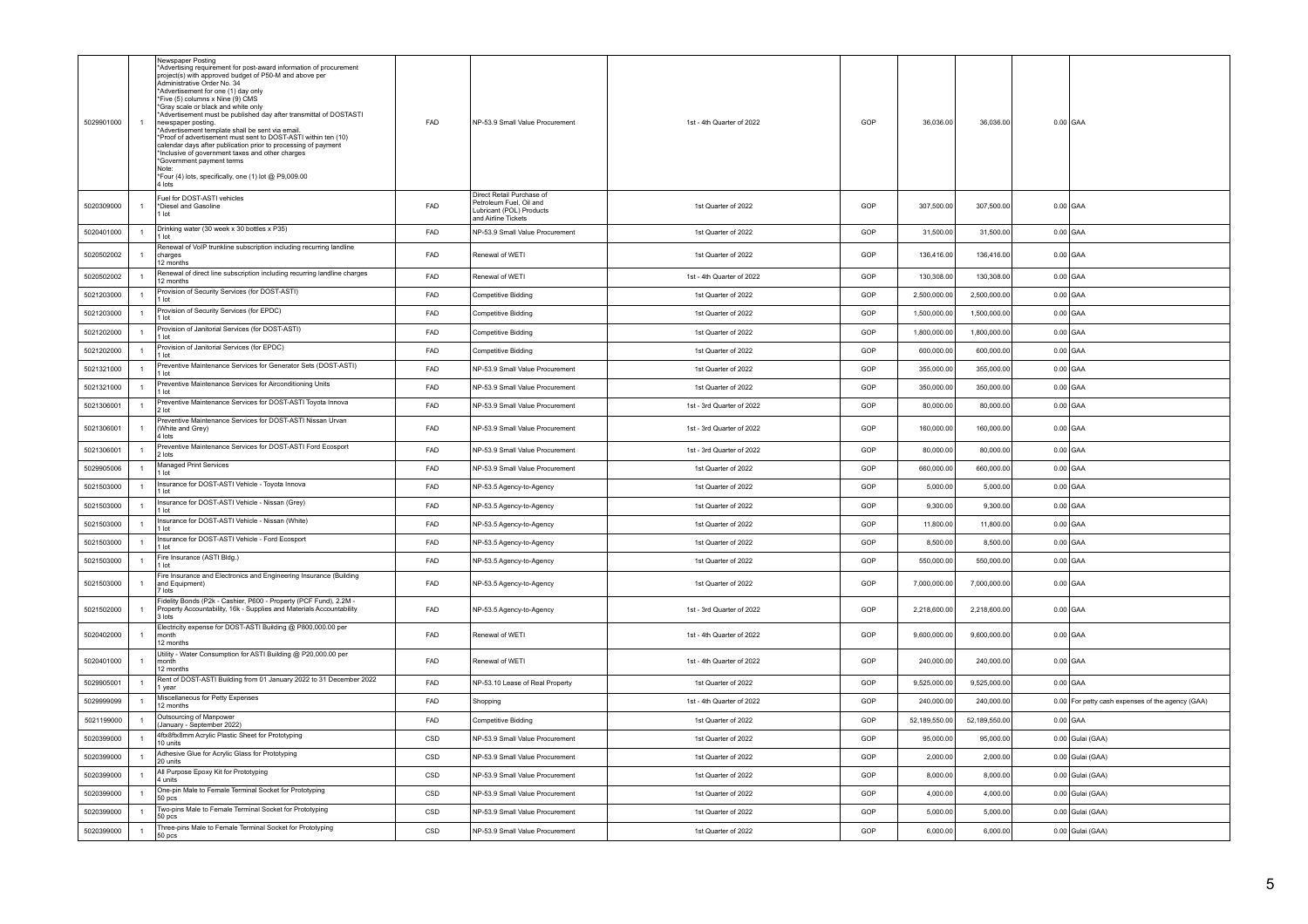| 5020399000  | $\overline{1}$ | Four-pins Male to Female Terminal Socket for Prototyping<br>50 <sub>pos</sub>                                                                                                              | CSD | NP-53.9 Small Value Procurement | 1st Quarter of 2022 | GOP | 6,500.00   | 6,500.00   | 0.00 Gulai (GAA) |
|-------------|----------------|--------------------------------------------------------------------------------------------------------------------------------------------------------------------------------------------|-----|---------------------------------|---------------------|-----|------------|------------|------------------|
| 5020399000  | $\overline{1}$ | Six-pins Male to Female Terminal Socket for Prototyping<br>50 pcs                                                                                                                          | CSD | NP-53.9 Small Value Procurement | 1st Quarter of 2022 | GOP | 7,500.00   | 7,500.00   | 0.00 Gulai (GAA) |
| 5020399000  | $\overline{1}$ | Drawer Slide Roller Set for Prototyping<br>20 units                                                                                                                                        | CSD | NP-53.9 Small Value Procurement | 1st Quarter of 2022 | GOP | 10,000.00  | 10,000.00  | 0.00 Gulai (GAA) |
| 5020399000  | $\overline{1}$ | USB Visible Light and IR Camera Module for Prototyping<br>18 units                                                                                                                         | CSD | NP-53.9 Small Value Procurement | 1st Quarter of 2022 | GOP | 180,000.00 | 180,000.00 | 0.00 Gulai (GAA) |
| 5020399000  | $\overline{1}$ | Polyvinyl Chloride (PVC) Pipes for Prototyping<br>20 pcs                                                                                                                                   | CSD | NP-53.9 Small Value Procurement | 1st Quarter of 2022 | GOP | 22,000.00  | 22,000.00  | 0.00 Gulai (GAA) |
| 5020399000  | $\overline{1}$ | Magnetic Flexible Bed for 3D Printer for Prototyping<br>10 pcs                                                                                                                             | CSD | NP-53.9 Small Value Procurement | 1st Quarter of 2022 | GOP | 20,000.00  | 20,000.00  | 0.00 Gulai (GAA) |
| 5020399000  | $\overline{1}$ | Magnetic Flexible Bed for Large 3D Printer for Prototyping<br>10 pcs                                                                                                                       | CSD | NP-53.9 Small Value Procurement | 1st Quarter of 2022 | GOP | 50,000.00  | 50,000.00  | 0.00 Gulai (GAA) |
| 5020399000  | $\overline{1}$ | Schedule 40 90 Degrees Elbow PVC Fitting/Socket for Prototyping<br>40 pcs                                                                                                                  | CSD | NP-53.9 Small Value Procurement | 1st Quarter of 2022 | GOP | 13,200.00  | 13,200.00  | 0.00 Gulai (GAA) |
| 5020399000  | $\overline{1}$ | Schedule 40 Cross PVC Fitting/Socket for Prototyping<br>40 pcs                                                                                                                             | CSD | NP-53.9 Small Value Procurement | 1st Quarter of 2022 | GOP | 13,200.00  | 13,200.00  | 0.00 Gulai (GAA) |
| 5020399000  | $\overline{1}$ | Schedule 40 Tee PVC Fitting/Socket for Prototyping<br>40 pcs                                                                                                                               | CSD | NP-53.9 Small Value Procurement | 1st Quarter of 2022 | GOP | 13,200.00  | 13,200.00  | 0.00 Gulai (GAA) |
| 5020399000  | $\overline{1}$ | Two-inch Bucket Lid for Prototyping<br>3 sets/pack                                                                                                                                         | CSD | NP-53.9 Small Value Procurement | 1st Quarter of 2022 | GOP | 12,000.00  | 12.000.00  | 0.00 Gulai (GAA) |
| 5020399000  | $\overline{1}$ | Four-inch Bucket Lid for Prototyping<br>sets/pack                                                                                                                                          | CSD | NP-53.9 Small Value Procurement | 1st Quarter of 2022 | GOP | 13,500.00  | 13,500.00  | 0.00 Gulai (GAA) |
| 5020399000  | $\overline{1}$ | Six-inch Bucket Lid for Prototyping<br>3 sets/pack                                                                                                                                         | CSD | NP-53.9 Small Value Procurement | 1st Quarter of 2022 | GOP | 15,000.00  | 15,000.00  | 0.00 Gulai (GAA) |
| 5020399000  | $\overline{1}$ | USB C Power Adapter for Prototyping<br>10 pcs                                                                                                                                              | CSD | NP-53.9 Small Value Procurement | 1st Quarter of 2022 | GOP | 10,000.00  | 10,000.00  | 0.00 Gulai (GAA) |
| 5020399000  | $\overline{1}$ | Hydrophonics Nutrient Solution Set<br>10 units                                                                                                                                             | CSD | NP-53.9 Small Value Procurement | 1st Quarter of 2022 | GOP | 15,000.00  | 15,000.00  | 0.00 Gulai (GAA) |
| 5020399000  | $\overline{1}$ | Acrylic Plastic Cutter for Prototyping<br>5 units                                                                                                                                          | CSD | NP-53.9 Small Value Procurement | 1st Quarter of 2022 | GOP | 1.250.00   | 1,250.00   | 0.00 Gulai (GAA) |
| 50203210-02 | $\overline{1}$ | Cordless Power Drill with Battery and Charger for Prototyping<br>1 unit                                                                                                                    | CSD | NP-53.9 Small Value Procurement | 1st Quarter of 2022 | GOP | 14,500.00  | 14.500.00  | 0.00 Gulai (GAA) |
| 5020399000  | $\overline{1}$ | Single Board Computer/Microcomputer Starter Kit for Prototyping<br>4 units                                                                                                                 | CSD | NP-53.9 Small Value Procurement | 1st Quarter of 2022 | GOP | 30,000.00  | 30,000.00  | 0.00 Gulai (GAA) |
| 5020399000  | $\overline{1}$ | Drill bit set for Prototyping<br>1 unit                                                                                                                                                    | CSD | NP-53.9 Small Value Procurement | 1st Quarter of 2022 | GOP | 4.000.00   | 4,000.00   | 0.00 Gulai (GAA) |
| 5020399000  | $\overline{1}$ | 4"x6" Presensitized PCB for Prototyping<br>10 units                                                                                                                                        | CSD | NP-53.9 Small Value Procurement | 1st Quarter of 2022 | GOP | 2,250.00   | 2,250.00   | 0.00 Gulai (GAA) |
| 5020399000  | $\overline{1}$ | 6"x10" Presensitized PCB for Prototyping<br>10 units                                                                                                                                       | CSD | NP-53.9 Small Value Procurement | 1st Quarter of 2022 | GOP | 4.000.00   | 4.000.00   | 0.00 Gulai (GAA) |
| 5020399000  | $\overline{1}$ | 4"x6" Protoboard for Prototyping<br>10 units                                                                                                                                               | CSD | NP-53.9 Small Value Procurement | 1st Quarter of 2022 | GOP | 5.000.00   | 5.000.00   | 0.00 Gulai (GAA) |
| 50203210-02 | $\overline{1}$ | Fullspectrum Growlight for Prototyping<br>3 units                                                                                                                                          | CSD | NP-53.9 Small Value Procurement | 1st Quarter of 2022 | GOP | 12,000.00  | 12,000.00  | 0.00 Gulai (GAA) |
| 50203210-03 | $\overline{1}$ | Laptop Powerbank (40,000 mah)<br>3 pcs                                                                                                                                                     | CSD | NP-53.9 Small Value Procurement | 1st Quarter of 2022 | GOP | 27,000.00  | 27,000.00  | 0.00 Gulai (GAA) |
| 50203210-03 | $\overline{1}$ | Digital Pen Tablet with Bluetooth<br>2 units                                                                                                                                               | CSD | NP-53.9 Small Value Procurement | 1st Quarter of 2022 | GOP | 16,000.00  | 16,000.00  | 0.00 Gulai (GAA) |
| 50213050-03 | $\overline{1}$ | 16 GB RAMS for mobile development workstation/ laptops<br>14 pcs                                                                                                                           | CSD | NP-53.9 Small Value Procurement | 1st Quarter of 2022 | GOP | 140,000.00 | 140,000.00 | 0.00 Gulai (GAA) |
| 50207020-02 | $\overline{1}$ | Multi-variable Power Supply for Prototyping<br>2 units                                                                                                                                     | CSD | NP-53.9 Small Value Procurement | 1st Quarter of 2022 | GOP | 50,000.00  | 50,000.00  | 0.00 Gulai (GAA) |
| 50207020-02 | $\overline{1}$ | Hyperspectral Camera for Prototyping<br>1 unit                                                                                                                                             | CSD | NP-53.9 Small Value Procurement | 1st Quarter of 2022 | GOP | 50,000.00  | 50,000.00  | 0.00 Gulai (GAA) |
| 50203220-02 | $\mathbf{1}$   | Technical Book (physical book): Agile Systems Engineering<br>1 pc                                                                                                                          | CSD | NP-53.9 Small Value Procurement | 1st Quarter of 2022 | GOP | 6,500.00   | 6,500.00   | 0.00 Gulai (GAA) |
| 50203220-02 | $\overline{1}$ | Technical Book (physical book): Mastering Object-Oriented Python: Build<br>powerful applications with reusable code using OOP design patterns and<br>Python 3.7, 2nd Edition<br>1 pc       | CSD | NP-53.9 Small Value Procurement | 1st Quarter of 2022 | GOP | 5.900.00   | 5,900.00   | 0.00 Gulai (GAA) |
| 50203220-02 | $\overline{1}$ | Technical Book (physical book): Python 3 Object-Oriented Programming: Build<br>robust and maintainable software with object-oriented design patterns in<br>Python 3.8, 3rd Edition<br>1 pc | CSD | NP-53.9 Small Value Procurement | 1st Quarter of 2022 | GOP | 6,500.00   | 6,500.00   | 0.00 Gulai (GAA) |
| 50203220-02 | $\overline{1}$ | Technical Book (physical book): Applied Predictive Modeling<br>1 pc                                                                                                                        | CSD | NP-53.9 Small Value Procurement | 1st Quarter of 2022 | GOP | 10,600.00  | 10,600.00  | 0.00 Gulai (GAA) |
| 50203220-02 | $\overline{1}$ | Technical Book (physical book): Generative AI with Python and TensorFlow 2                                                                                                                 | CSD | NP-53.9 Small Value Procurement | 1st Quarter of 2022 | GOP | 5,500.00   | 5,500.00   | 0.00 Gulai (GAA) |
| 50203220-02 | $\overline{1}$ | Technical Book (physical book): Research Software Engineering with Python:<br>Building software that makes research possible<br>1 pc                                                       | CSD | NP-53.9 Small Value Procurement | 1st Quarter of 2022 | GOP | 7.000.00   | 7.000.00   | 0.00 Gulai (GAA) |
| 50203220-02 | $\overline{1}$ | Technical Book (physical book): Experimentation in Software Engineering<br>1 pc                                                                                                            | CSD | NP-53.9 Small Value Procurement | 1st Quarter of 2022 | GOP | 8,000.00   | 8,000.00   | 0.00 Gulai (GAA) |
| 50203210-03 | $\overline{1}$ | Portable Hard disk drive (2TB)<br>10 units                                                                                                                                                 | CSD | NP-53.9 Small Value Procurement | 1st Quarter of 2022 | GOP | 50,000.00  | 50,000.00  | 0.00 Kooha (GAA) |
| 50203010-01 | $\overline{1}$ | Laptop Stand<br>10 pcs                                                                                                                                                                     | CSD | NP-53.9 Small Value Procurement | 1st Quarter of 2022 | GOP | 17,000.00  | 17,000.00  | 0.00 Kooha (GAA) |
| 50203010-01 | $\overline{1}$ | Wireless Noise-Cancelling Headphones with Microphone<br>7 pcs                                                                                                                              | CSD | NP-53.9 Small Value Procurement | 1st Quarter of 2022 | GOP | 77,000.00  | 77,000.00  | 0.00 Kooha (GAA) |
| 50203010-01 | $\overline{1}$ | Wireless Keyboard and Mouse<br>10 pcs                                                                                                                                                      | CSD | NP-53.9 Small Value Procurement | 1st Quarter of 2022 | GOP | 100.000.00 | 100.000.00 | 0.00 Kooha (GAA) |
| 50203210-03 | $\overline{1}$ | <b>External Monitor</b><br>10 units                                                                                                                                                        | CSD | NP-53.9 Small Value Procurement | 1st Quarter of 2022 | GOP | 149,990.00 | 149.990.00 | 0.00 Kooha (GAA) |
| 50203210-03 | $\overline{1}$ | Webcam<br>10 units                                                                                                                                                                         | CSD | NP-53.9 Small Value Procurement | 1st Quarter of 2022 | GOP | 100,000.00 | 100,000.00 | 0.00 Kooha (GAA) |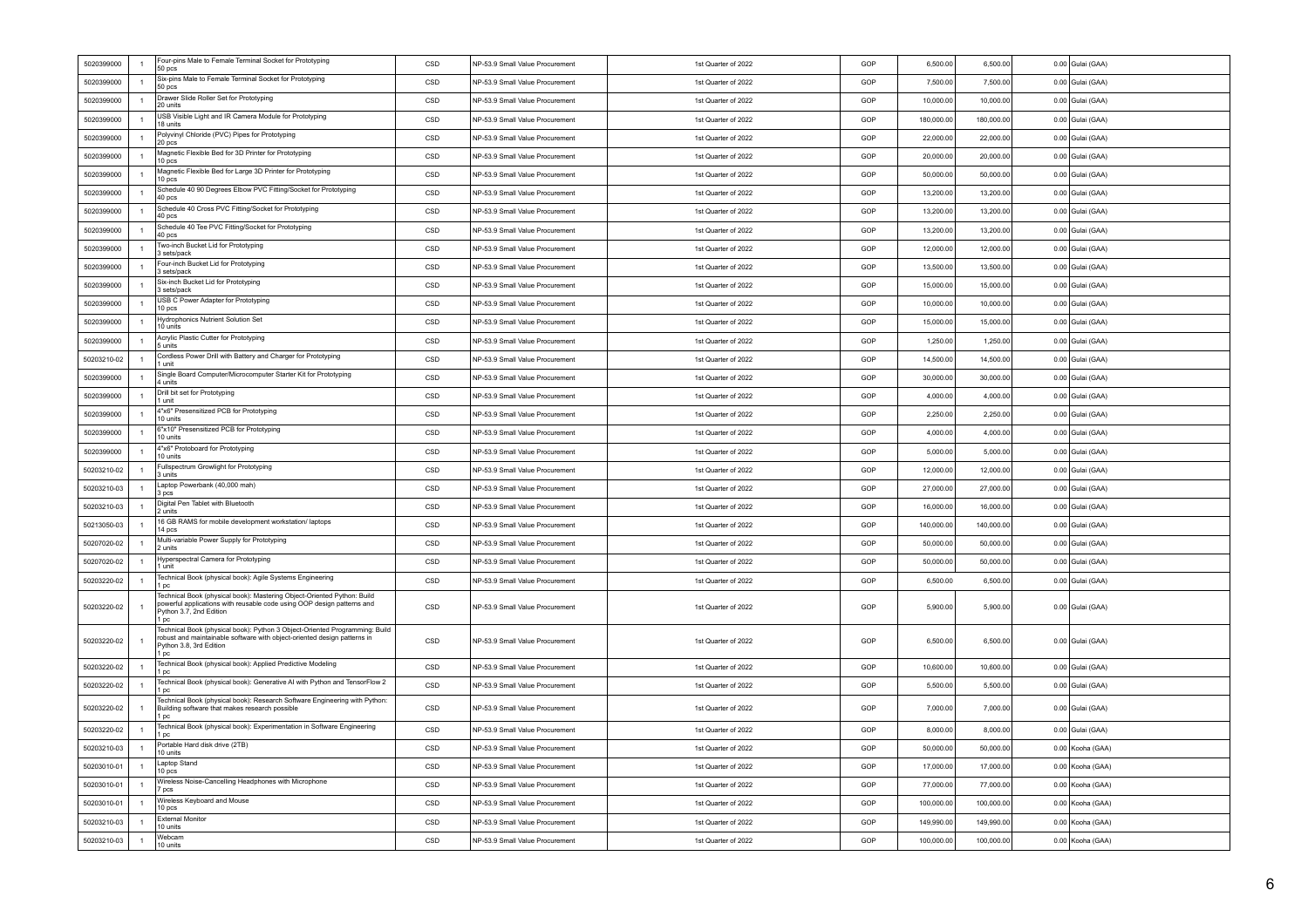| 50604050-03 | $\overline{1}$ | Mobile Development workstations (Laptops)<br>5 units                                                                                                                                                                                                 | CSD        | NP-53.9 Small Value Procurement | 1st Quarter of 2022 | GOP | 515,000.00    | 0.00       |                          | 515,000.00 Tanong (GAA) |
|-------------|----------------|------------------------------------------------------------------------------------------------------------------------------------------------------------------------------------------------------------------------------------------------------|------------|---------------------------------|---------------------|-----|---------------|------------|--------------------------|-------------------------|
| 50203210-03 | $\overline{1}$ | USB Neural Stick for Deep Learning Compute<br>3 units                                                                                                                                                                                                | CSD        | NP-53.9 Small Value Procurement | 1st Quarter of 2022 | GOP | 20,000.00     | 20,000.00  |                          | 0.00 Tanong (GAA)       |
| 50203210-03 | $\overline{1}$ | Portable Hard disk drive (2TB)<br>5 units                                                                                                                                                                                                            | CSD        | NP-53.9 Small Value Procurement | 1st Quarter of 2022 | GOP | 25,000.00     | 25,000.00  |                          | 0.00 Tanong (GAA)       |
| 50203210-03 | $\overline{1}$ | Digital Pen Tablet with Bluetooth<br>5 units                                                                                                                                                                                                         | CSD        | NP-53.9 Small Value Procurement | 1st Quarter of 2022 | GOP | 40.000.00     | 40.000.00  |                          | 0.00 Tanong (GAA)       |
| 50203210-03 | $\overline{1}$ | Wireless Noise-Cancelling Headphones with Mic<br>9 units                                                                                                                                                                                             | CSD        | NP-53.9 Small Value Procurement | 1st Quarter of 2022 | GOP | 99.000.00     | 99,000.00  |                          | 0.00 Tanong (GAA)       |
| 50203210-03 | $\overline{1}$ | Laptop Powerbank (40,000 mah)<br>5 pcs                                                                                                                                                                                                               | CSD        | NP-53.9 Small Value Procurement | 1st Quarter of 2022 | GOP | 45,000.00     | 45,000.00  |                          | 0.00 Tanong (GAA)       |
| 50203220-02 |                | Technical Book (physical book): A Practical Guide to Hybrid Natural Language<br>Processing 1st ed. 2020 Edition by Gomez Perez<br>1 pc                                                                                                               | CSD        | NP-53.9 Small Value Procurement | 1st Quarter of 2022 | GOP | 6,500.00      | 6,500.00   |                          | 0.00 Tanong (GAA)       |
| 50203220-02 | $\overline{1}$ | Technical Book (physical book): Natural Language Processing in Artificial<br>Intelligence by Brojo Kishore Mishra, Raghvendra Kumar<br>1 pc                                                                                                          | CSD        | NP-53.9 Small Value Procurement | 1st Quarter of 2022 | GOP | 7,000.00      | 7,000.00   |                          | 0.00 Tanong (GAA)       |
| 50203220-02 |                | Technical Book (physical book): Joint Training for Neural Machine Translation<br>by Yong Cheng<br>1 pc                                                                                                                                               | CSD        | NP-53.9 Small Value Procurement | 1st Quarter of 2022 | GOP | 1.500.00      | 1,500.00   |                          | 0.00 Tanong (GAA)       |
| 50203220-02 |                | Technical Book (physical book): Deep Learning for NLP and Speech<br>Recognition 1st ed. 2019 Edition<br>1 pc                                                                                                                                         | CSD        | NP-53.9 Small Value Procurement | 1st Quarter of 2022 | GOP | 5,000.00      | 5,000.00   |                          | 0.00 Tanong (GAA)       |
| 50211030-02 |                | Engagement of a consultant for 3 months for the development and design of<br>detailed end-to-end neural machine translation framework, roadmap, and<br>infrastructure<br>1 pc                                                                        | CSD        | NP-53.9 Small Value Procurement | 1st Quarter of 2022 | GOP | 60,000.00     | 60,000.00  |                          | 0.00 Tanong (GAA)       |
| 5060602000  | $\overline{1}$ | One (1) Lot Deep Learning Supercomputing System<br>1 lot                                                                                                                                                                                             | CSD        | Competitive Bidding             | 1st Quarter of 2022 | GOP | 32.000.000.00 | 0.00       | 32,000,000.00 ALaM (GIA) |                         |
| 50604050-03 | $\overline{1}$ | One (1) Lot Network Equipment and Accessories<br>1 lot                                                                                                                                                                                               | CSD        | <b>Competitive Bidding</b>      | 1st Quarter of 2022 | GOP | 6,100,000.00  | 0.00       | 6,100,000.00 ALaM (GIA)  |                         |
| 50604050-02 | $\overline{1}$ | One (1) Aircon with installation<br>unit                                                                                                                                                                                                             | CSD        | NP-53.9 Small Value Procurement | 1st Quarter of 2022 | GOP | 250,000.00    | 0.00       |                          | 250,000.00 ALaM (GIA)   |
| 5021199000  | $\overline{1}$ | Outsourced Manpower Travel and Overtime<br>1 lot                                                                                                                                                                                                     | OD         | NP-53.9 Small Value Procurement | 4th Quarter of 2022 | GOP | 20,000.00     | 20,000.00  |                          | 0.00 CorpComm (GAA)     |
| 5021199000  |                | Design, Production, and Setup of DOST-ASTI Exhibit<br>for the NSTW Celebration<br>1 lot                                                                                                                                                              | OD         | NP-53.9 Small Value Procurement | 4th Quarter of 2022 | GOP | 100,000.00    | 100,000.00 |                          | 0.00 CorpComm (GAA)     |
| 5021199000  | $\mathbf{1}$   | Transportation / Freight Service for DOST-ASTI<br><b>Exhibit Materials</b><br>1 lot                                                                                                                                                                  | OD         | NP-53.9 Small Value Procurement | 3rd Quarter of 2022 | GOP | 50,000.00     | 50,000.00  |                          | 0.00 CorpComm (GAA)     |
| 5029907099  | $\overline{1}$ | Software License - Subscription - Graphic Design<br>Software Suite<br>12 month license subscription x 5 licenses<br>5 licenses                                                                                                                       | OD         | NP-53.9 Small Value Procurement | 3rd Quarter of 2022 | GOP | 350.000.00    | 350.000.00 |                          | 0.00 CorpComm (GAA)     |
| 5029907099  |                | Software License - Subscription - Online Events,<br>Webinars, and Meeting Platform<br>12 month license subscription x 1 license Online<br>Meetings Platform<br>12 month license subscription x 1 license Online<br>Events/Webinars Platform<br>1 lot | OD         | NP-53.9 Small Value Procurement | 1st Quarter of 2022 | GOP | 60,000.00     | 60,000.00  |                          | 0.00 CorpComm (GAA)     |
| 5029907099  |                | Software License - Subscription - Production Data<br>Management Software<br>12 month license subscription x 1 license<br>1 license                                                                                                                   | OD         | NP-53.9 Small Value Procurement | 1st Quarter of 2022 | GOP | 70,000.00     | 70,000.00  |                          | 0.00 CorpComm (GAA)     |
| 5029905001  | $\mathbf{1}$   | Rental of Studio for Photography / Videography<br>1 lot                                                                                                                                                                                              | OD         | NP-53.9 Small Value Procurement | 1st Quarter of 2022 | GOP | 25,000.00     | 25,000.00  |                          | 0.00 CorpComm (GAA)     |
| 5029905003  | $\overline{1}$ | Vehicle Rental - Transportation of Staff for Exhibits<br>1 lot                                                                                                                                                                                       | OD         | NP-53.9 Small Value Procurement | 4th Quarter of 2022 | GOP | 50,000.00     | 50,000.00  |                          | 0.00 CorpComm (GAA)     |
| 5029903000  | $\mathbf{1}$   | Representation Expenses<br>$1$ lot                                                                                                                                                                                                                   | OD         | NP-53.9 Small Value Procurement | 4th Quarter of 2022 | GOP | 25,000.00     | 25,000.00  |                          | 0.00 CorpComm (GAA)     |
| 5029902000  | $\overline{1}$ | Printing - Annual Report<br>1 lot                                                                                                                                                                                                                    | OD         | NP-53.9 Small Value Procurement | 2nd Quarter of 2022 | GOP | 200,000.00    | 200,000.00 |                          | 0.00 CorpComm (GAA)     |
| 5029902000  | $\mathbf{1}$   | Printing - ang Surian Newsletter<br>1 lot                                                                                                                                                                                                            | OD         | NP-53.9 Small Value Procurement | 2nd Quarter of 2022 | GOP | 50,000.00     | 50,000.00  |                          | 0.00 CorpComm (GAA)     |
| 5029902000  | $\overline{1}$ | <b>Printed Collaterals</b><br>$1$ lot                                                                                                                                                                                                                | OD         | NP-53.9 Small Value Procurement | 1st Quarter of 2022 | GOP | 25,000.00     | 25,000.00  |                          | 0.00 CorpComm (GAA)     |
| 5020501000  | $\overline{1}$ | Postage and Courier Expenses<br>1 lot                                                                                                                                                                                                                | OD         | NP-53.9 Small Value Procurement | 2nd Quarter of 2022 | GOP | 10.000.00     | 10.000.00  |                          | 0.00 CorpComm (GAA)     |
| 5020399000  | $\overline{1}$ | Supplies and Materials Expenses<br>1 lot                                                                                                                                                                                                             | OD         | NP-53.9 Small Value Procurement | 1st Quarter of 2022 | GOP | 205,000.00    | 205.000.00 |                          | 0.00 CorpComm (GAA)     |
| 5020601001  | $\overline{1}$ | Awards/Rewards & Prizes<br>1 lot<br><b>Travel Expenses</b>                                                                                                                                                                                           | OD         | NP-53.9 Small Value Procurement | 1st Quarter of 2022 | GOP | 25,000.00     | 25,000.00  |                          | 0.00 CorpComm (GAA)     |
| 5020101000  | $\overline{1}$ | 1 lot                                                                                                                                                                                                                                                | OD         | NP-53.9 Small Value Procurement | 4th Quarter of 2022 | GOP | 65,000.00     | 65,000.00  |                          | 0.00 CorpComm (GAA)     |
| 5021321000  | $\mathbf{1}$   | Repairs and Maintenance<br>$1$ Int                                                                                                                                                                                                                   | OD         | NP-53.9 Small Value Procurement | 1st Quarter of 2022 | GOP | 25,000.00     | 25,000.00  |                          | 0.00 CorpComm (GAA)     |
| 5020502001  | $\mathbf{1}$   | Communication Expenses<br>1 lot                                                                                                                                                                                                                      | OD         | NP-53.9 Small Value Procurement | 1st Quarter of 2022 | GOP | 50,000.00     | 50,000.00  |                          | 0.00 CorpComm (GAA)     |
| 50207020-02 |                | Edge Computing Development Kit<br>Note: to be used for development and prototyping<br>2 pcs<br>18650 Battery                                                                                                                                         | <b>RDD</b> | NP-53.9 Small Value Procurement | 1st Quarter of 2022 | GOP | 150,000.00    | 150,000.00 | $0.00$ AUS               |                         |
| 5020399000  |                | - Note1: to be used for development and prototyping<br>- Note2: to be integrated with other components<br>100 pcs                                                                                                                                    | RDD        | NP-53.9 Small Value Procurement | 1st Quarter of 2022 | GOP | 30,000.00     | 30,000.00  |                          | $0.00$ AUS              |
| 5020399000  | $\overline{1}$ | <b>Battery Analyzer</b><br>- Note: tool to be used for development and prototyping<br>2 pcs                                                                                                                                                          | <b>RDD</b> | NP-53.9 Small Value Procurement | 1st Quarter of 2022 | GOP | 12,000.00     | 12,000.00  | $0.00$ AUS               |                         |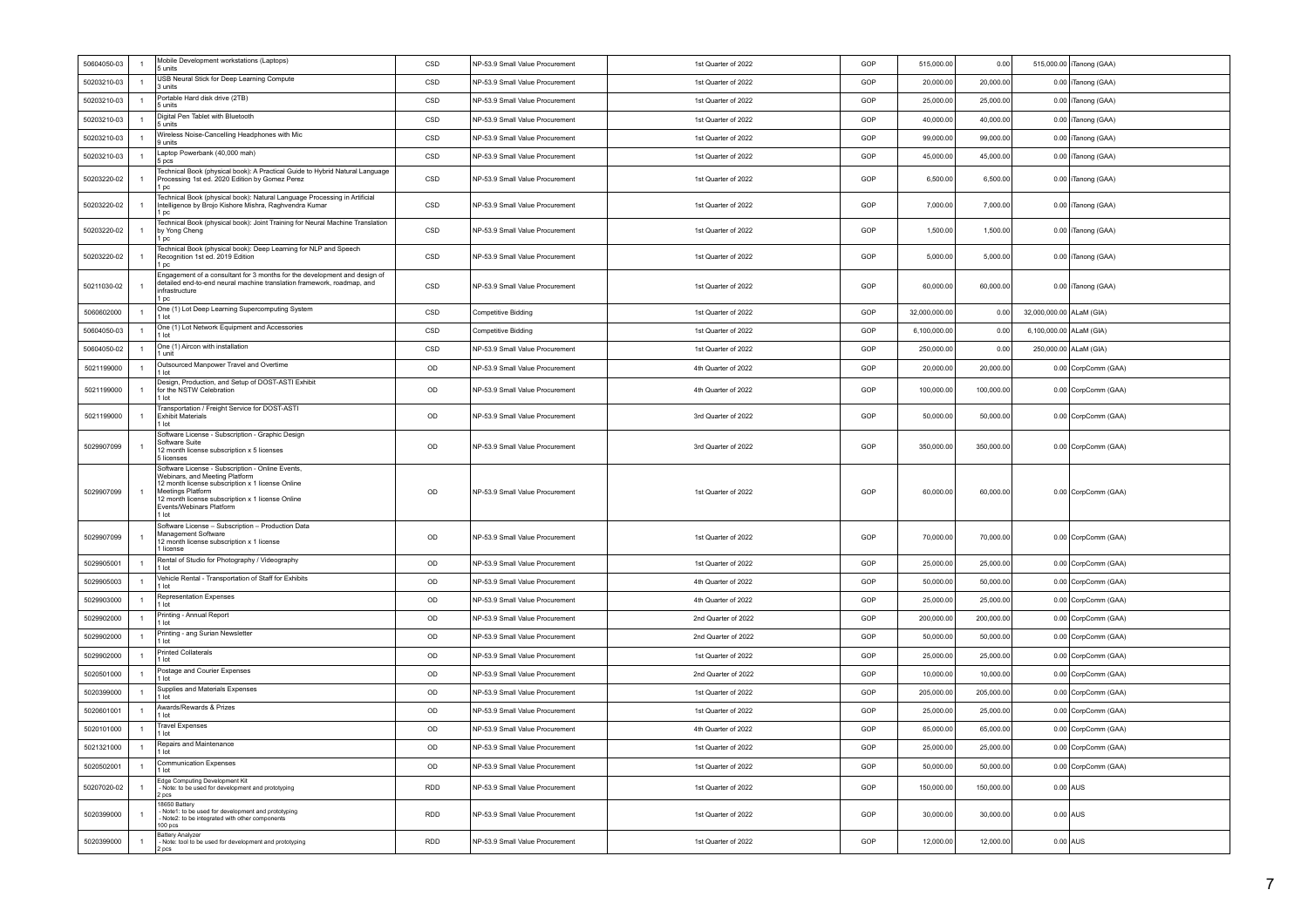| 5020399000  | $\overline{1}$ | Battery Charger<br>- Note: tool to be used for development and prototyping<br>2 pcs                                                                | <b>RDD</b> | NP-53.9 Small Value Procurement | 1st Quarter of 2022       | GOP | 8,000.00   | 8,000.00   |            | $0.00$ AUS    |
|-------------|----------------|----------------------------------------------------------------------------------------------------------------------------------------------------|------------|---------------------------------|---------------------------|-----|------------|------------|------------|---------------|
| 50203010-01 | $\mathbf{1}$   | Laptop Riser<br>- Note: to be used for daily work<br>5 pcs                                                                                         | <b>RDD</b> | NP-53.9 Small Value Procurement | 1st Quarter of 2022       | GOP | 10,000.00  | 10,000.00  |            | $0.00$ AUS    |
| 50203010-01 | $\mathbf{1}$   | Headset<br>- Note: to be used for daily work<br>5 pcs                                                                                              | <b>RDD</b> | NP-53.9 Small Value Procurement | 1st Quarter of 2022       | GOP | 2,500.00   | 2,500.00   | $0.00$ AUS |               |
| 5020399000  | $\mathbf{1}$   | <b>Headset Adapter Cable</b><br>- Note: to be used for daily work<br>5 pcs                                                                         | <b>RDD</b> | NP-53.9 Small Value Procurement | 1st Quarter of 2022       | GOP | 1,500.00   | 1,500.00   |            | $0.00$ AUS    |
| 5021199000  | $\overline{1}$ | Fabrication of Mounting and Frames<br>$1$ Int                                                                                                      | <b>RDD</b> | NP-53.9 Small Value Procurement | 4th Quarter of 2022       | GOP | 200,000.00 | 200,000.00 | $0.00$ AUS |               |
| 50202010-02 | $\overline{1}$ | User Training<br>1 lot                                                                                                                             | <b>RDD</b> | NP-53.9 Small Value Procurement | 1st - 3rd Quarter of 2022 | GOP | 50,000.00  | 50,000.00  |            | 0.00 AW4RDIS  |
| 50203210-02 | $\mathbf{1}$   | Tool box                                                                                                                                           | <b>RDD</b> | NP-53.9 Small Value Procurement | 1st Quarter of 2022       | GOP | 14,395.20  | 14,395.20  |            | 0.00 GARAGE   |
| 5020399000  | $\overline{1}$ | 4 pcs<br>65L Co-Polymer Container with Lid (600mm x 460mm x 350mm)<br>- Note: for 3D Printer consumables storage<br>2 pcs                          | <b>RDD</b> | NP-53.9 Small Value Procurement | 1st Quarter of 2022       | GOP | 5,976.00   | 5,976.00   |            | 0.00 GARAGE   |
| 5020399000  | $\overline{1}$ | 4mm Anti-Static Wrist Strap<br>-Note: to be used for daily work in Laboratory<br>6 pcs                                                             | <b>RDD</b> | NP-53.9 Small Value Procurement | 1st Quarter of 2022       | GOP | 19,080.00  | 19,080.00  |            | 0.00 GARAGE   |
| 5020399000  | $\overline{1}$ | ABS+ 1.75mm 1kg<br>- Note: To be used for Prototyping<br>5 pcs                                                                                     | <b>RDD</b> | NP-53.9 Small Value Procurement | 1st Quarter of 2022       | GOP | 8,054.28   | 8,054.28   |            | 0.00 GARAGE   |
| 5020399000  | $\mathbf{1}$   | PLA 1.75mm 1kg<br>- Note: To be used for Prototyping<br>5 pcs                                                                                      | <b>RDD</b> | NP-53.9 Small Value Procurement | 1st Quarter of 2022       | GOP | 8,054.28   | 8,054.28   |            | 0.00 GARAGE   |
| 5020399000  | $\overline{1}$ | Drill Bit Set(0.3mm to 1.6mm)<br>-Note: to be use for Prototyping tools/equipment<br>3 sets                                                        | <b>RDD</b> | NP-53.9 Small Value Procurement | 1st Quarter of 2022       | GOP | 4,832.57   | 4,832.57   |            | 0.00 GARAGE   |
| 5020399000  | $\overline{1}$ | 3pc Wire Brush Set<br>- Note: to be used for daily work in Laboratory<br>8 sets                                                                    | <b>RDD</b> | NP-53.9 Small Value Procurement | 1st Quarter of 2022       | GOP | 12,886.85  | 12,886.85  |            | 0.00 GARAGE   |
| 5020399000  | $\overline{1}$ | Safety Googles<br>-Note: to be used for daily work in Laboratory<br>8 pcs                                                                          | <b>RDD</b> | NP-53.9 Small Value Procurement | 1st Quarter of 2022       | GOP | 12 886 85  | 12.886.85  |            | 0.00 GARAGE   |
| 5020399000  | $\overline{1}$ | Wire Stripper<br>-Note: to be used for daily work in Laboratory<br>4 pcs                                                                           | <b>RDD</b> | NP-53.9 Small Value Procurement | 1st Quarter of 2022       | GOP | 6,443.42   | 6,443.42   |            | 0.00 GARAGE   |
| 5020399000  | $\overline{1}$ | Blue Table ESD-Safe Mat. 914.4mm x 609.6mm x 3.43mm<br>-Note: to be used for daily work in Laboratory<br>2 pcs                                     | RDD        | NP-53.9 Small Value Procurement | 1st Quarter of 2022       | GOP | 25,200.00  | 25,200.00  |            | $0.00$ GARAGE |
| 5020399000  | $\mathbf{1}$   | PCB Clamp Holder<br>-Note: to be used for daily work in Laboratory<br>4 pcs                                                                        | RDD        | NP-53.9 Small Value Procurement | 1st Quarter of 2022       | GOP | 3,907.44   | 3,907.44   |            | $0.00$ GARAGE |
| 5020399000  | $\overline{1}$ | Pinsets<br>-Note: to be used for daily work in Laboratory<br>6 sets                                                                                | <b>RDD</b> | NP-53.9 Small Value Procurement | 1st Quarter of 2022       | GOP | 15,863.83  | 15,863.83  |            | 0.00 GARAGE   |
| 5020399000  | $\overline{1}$ | Aluminum Ruler Stainless<br>-Note: to be used for daily work in Laboratory<br>6 pcs<br>30 Slots Plastic Drawer                                     | <b>RDD</b> | NP-53.9 Small Value Procurement | 1st Quarter of 2022       | GOP | 252.00     | 252.00     |            | 0.00 GARAGE   |
| 50203210-02 | $\overline{1}$ | -Note: to be used as storage of Electronic Components(Resistor,Capacitor,IC, etc)<br>2 pcs                                                         | <b>RDD</b> | NP-53.9 Small Value Procurement | 1st Quarter of 2022       | GOP | 5.470.01   | 5,470.01   |            | 0.00 GARAGE   |
| 5020399000  | $\overline{1}$ | 10-piece Breadboard Jumper Wire Kit (F-F)<br>- Note: for development and prototyping<br>2 sets                                                     | <b>RDD</b> | NP-53.9 Small Value Procurement | 1st Quarter of 2022       | GOP | 960.00     | 960.00     |            | 0.00 GARAGE   |
| 5020399000  | $\overline{1}$ | 10-piece Breadboard Jumper Wire Kit (M-M)<br>- Note: for development and prototyping<br>sets                                                       | RDD        | NP-53.9 Small Value Procurement | 1st Quarter of 2022       | GOP | 960.00     | 960.00     |            | 0.00 GARAGE   |
| 5020399000  | $\mathbf{1}$   | 10-piece Breadboard Jumper Wire Kit (M-F)<br>- Note: for development and prototyping<br>2 sets<br>Black, 0.05 mm <sup>2</sup> Equipment Wire, 100m | RDD        | NP-53.9 Small Value Procurement | 1st Quarter of 2022       | GOP | 960.00     | 960.00     |            | 0.00 GARAGE   |
| 5020399000  | $\mathbf{1}$   | - Note: for development and prototyping<br>1 pc                                                                                                    | <b>RDD</b> | NP-53.9 Small Value Procurement | 1st Quarter of 2022       | GOP | 6,240.00   | 6,240.00   |            | 0.00 GARAGE   |
| 5020399000  | $\mathbf{1}$   | Red, 0.05 mm <sup>2</sup> Equipment Wire, 100m<br>- Note: for development and prototyping<br>1 pc                                                  | <b>RDD</b> | NP-53.9 Small Value Procurement | 1st Quarter of 2022       | GOP | 6.240.00   | 6,240.00   |            | 0.00 GARAGE   |
| 5020399000  | $\overline{1}$ | Green, 0.05 mm <sup>2</sup> Equipment Wire, 100m<br>- Note: for development and prototyping<br>l pc                                                | <b>RDD</b> | NP-53.9 Small Value Procurement | 1st Quarter of 2022       | GOP | 6,240.00   | 6,240.00   |            | $0.00$ GARAGE |
| 5020399000  | $\overline{1}$ | Blue, 0.05 mm <sup>2</sup> Equipment Wire, 100m<br>- Note: for development and prototyping<br>1 pc                                                 | <b>RDD</b> | NP-53.9 Small Value Procurement | 1st Quarter of 2022       | GOP | 6.240.00   | 6,240.00   |            | 0.00 GARAGE   |
| 5020399000  | $\overline{1}$ | 17-pieces Lead-Free Soldering Iron Tip<br>- Note 1: for exisiting Soldering Station<br>- Note 2: for development and prototyping<br>2 sets         | <b>RDD</b> | NP-53.9 Small Value Procurement | 1st Quarter of 2022       | GOP | 3,240.00   | 3,240.00   |            | 0.00 GARAGE   |
| 5020399000  | $\overline{1}$ | 10g Syringe Lead Free Solder Flux<br>- Note: for development and prototyping<br>3 pcs                                                              | <b>RDD</b> | NP-53.9 Small Value Procurement | 1st Quarter of 2022       | GOP | 6.840.00   | 6,840.00   |            | 0.00 GARAGE   |
| 5020399000  | $\overline{1}$ | 1.5m Desoldering Braid, Width 2.5mm<br>- Note: for development and prototyping<br>5 pcs                                                            | <b>RDD</b> | NP-53.9 Small Value Procurement | 1st Quarter of 2022       | GOP | 3,150.00   | 3,150.00   |            | 0.00 GARAGE   |
| 5020399000  | $\overline{1}$ | Breadboard<br>- Note: for development and prototyping<br>2 pcs                                                                                     | RDD        | NP-53.9 Small Value Procurement | 1st Quarter of 2022       | GOP | 4.248.00   | 4.248.00   |            | 0.00 GARAGE   |
| 5020399000  | $\overline{1}$ | Breadboard Prototyping Board<br>(240 x 195 x 21mm)<br>Note: for development and prototyping<br>1 set                                               | <b>RDD</b> | NP-53.9 Small Value Procurement | 1st Quarter of 2022       | GOP | 12,972.00  | 12,972.00  |            | 0.00 GARAGE   |
| 5020399000  |                | Neodymium Magnet 4.9kg, (L25mm, W 10mm 5mm)<br>- Note: for development and prototyping<br>10 sets                                                  | <b>RDD</b> | NP-53.9 Small Value Procurement | 1st Quarter of 2022       | GOP | 27,325.74  | 27,325.74  |            | 0.00 GARAGE   |
| 5020399000  | $\overline{1}$ | Stepper Motor Nema 17 4500g-cm<br>- Note: for development and prototyping<br>5 pcs                                                                 | <b>RDD</b> | NP-53.9 Small Value Procurement | 1st Quarter of 2022       | GOP | 5,198.38   | 5,198.38   |            | 0.00 GARAGE   |
|             |                |                                                                                                                                                    |            |                                 |                           |     |            |            |            |               |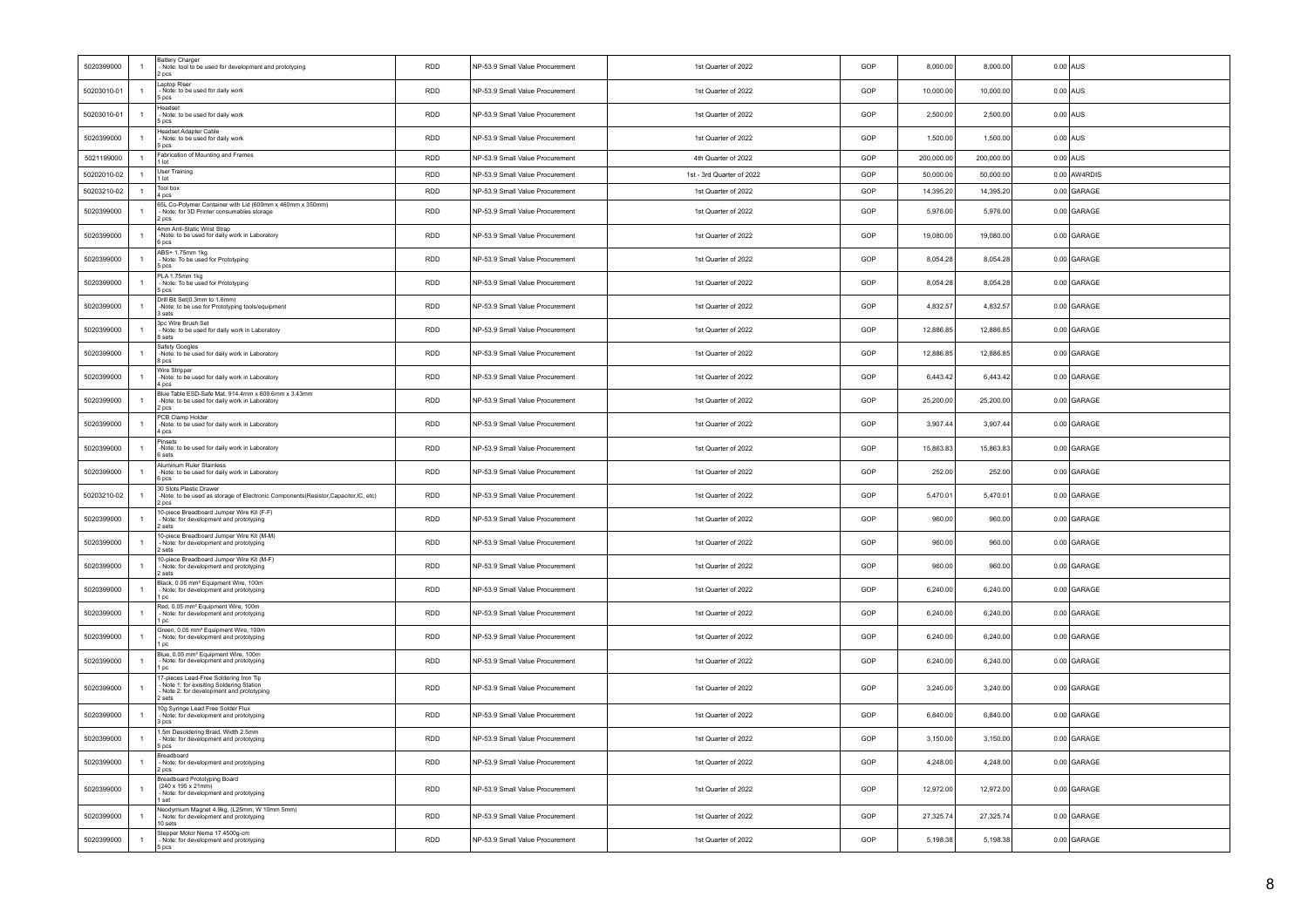| 5020399000  | Stepper Motor 28BYJ-48 with ULN2003 driver<br>- Note: for development and prototyping<br>$\overline{1}$<br>5 sets                                                                                                                                                                | <b>RDD</b> | NP-53.9 Small Value Procurement | 1st Quarter of 2022       | GOP | 1,623.38   | 1,623.38   | 0.00 GARAGE         |
|-------------|----------------------------------------------------------------------------------------------------------------------------------------------------------------------------------------------------------------------------------------------------------------------------------|------------|---------------------------------|---------------------------|-----|------------|------------|---------------------|
| 5020399000  | Stepper Motor Nema 23 9kg-cm (125 oz-in)<br>$\overline{1}$<br>- Note: for development and prototyping<br>5 pcs                                                                                                                                                                   | <b>RDD</b> | NP-53.9 Small Value Procurement | 1st Quarter of 2022       | GOP | 6,498.38   | 6,498.38   | 0.00 GARAGE         |
| 5020399000  | Aluminum Extrusion 2020 1500L<br>$\mathbf{1}$<br>- Note: for development and prototyping<br>10 pcs                                                                                                                                                                               | RDD        | NP-53.9 Small Value Procurement | 1st Quarter of 2022       | GOP | 12,330.12  | 12,330.12  | 0.00 GARAGE         |
| 5020399000  | Aluminum Extrusion 2040 900L<br>- Note: for development and prototyping<br>$\overline{1}$<br>10 pcs                                                                                                                                                                              | <b>RDD</b> | NP-53.9 Small Value Procurement | 1st Quarter of 2022       | GOP | 10,849.92  | 10,849.92  | 0.00 GARAGE         |
| 5020399000  | Aluminum Extrusion 3030 1500L<br>$(30 \times 30 \times 1500$ mm)<br>$\overline{1}$<br>Note: for development and prototyping<br>10 pcs                                                                                                                                            | <b>RDD</b> | NP-53.9 Small Value Procurement | 1st Quarter of 2022       | GOP | 18,744.36  | 18,744.36  | 0.00 GARAGE         |
| 5020399000  | Seamless Corner Connector for 2020 aluminum profile<br>$\overline{1}$<br>- Note: for development and prototyping<br>50 pcs                                                                                                                                                       | <b>RDD</b> | NP-53.9 Small Value Procurement | 1st Quarter of 2022       | GOP | 2,400.00   | 2,400.00   | 0.00 GARAGE         |
| 5020399000  | Seamless Corner Connector for 3030 aluminum profile<br>$\overline{1}$<br>- Note: for development and prototyping<br>50 pcs                                                                                                                                                       | <b>RDD</b> | NP-53.9 Small Value Procurement | 1st Quarter of 2022       | GOP | 2,700.00   | 2,700.00   | 0.00 GARAGE         |
| 5020399000  | End Cap for 2020 Al profile (Black)<br>$\overline{1}$<br>- Note: for development and prototyping<br>20 pcs                                                                                                                                                                       | <b>RDD</b> | NP-53.9 Small Value Procurement | 1st Quarter of 2022       | GOP | 120.00     | 120.00     | 0.00 GARAGE         |
| 5020399000  | End Cap for 3030 Al profile (Black)<br>$\overline{1}$<br>- Note: for development and prototyping<br>20 pcs                                                                                                                                                                       | <b>RDD</b> | NP-53.9 Small Value Procurement | 1st Quarter of 2022       | GOP | 192.00     | 192.00     | 0.00 GARAGE         |
| 5020399000  | M4 x 10mm Hex Socket Cap Screw<br>$\overline{1}$<br>- Note: for development and prototyping<br>$100$ $pcs$                                                                                                                                                                       | <b>RDD</b> | NP-53.9 Small Value Procurement | 1st Quarter of 2022       | GOP | 648.00     | 648.00     | 0.00 GARAGE         |
| 5020399000  | M5 x 10mm Hex Socket Cap Screw (50pcs)<br>$\overline{1}$<br>- Note: for development and prototyping<br>2 sets                                                                                                                                                                    | <b>RDD</b> | NP-53.9 Small Value Procurement | 1st Quarter of 2022       | GOP | 1,140.55   | 1,140.55   | 0.00 GARAGE         |
| 50203210-02 | Electric Handheld Saw Kit<br>-Note: to be used for daily work in Laboratory<br>$\overline{1}$<br>4 pcs                                                                                                                                                                           | <b>RDD</b> | NP-53.9 Small Value Procurement | 1st Quarter of 2022       | GOP | 14,395.20  | 14,395.20  | 0.00 GARAGE         |
| 50203210-02 | <b>Bench Drill Press</b><br>$\overline{1}$<br>-Note: to be used for daily work in Laboratory<br>1 pc                                                                                                                                                                             | <b>RDD</b> | NP-53.9 Small Value Procurement | 1st Quarter of 2022       | GOP | 12,816.00  | 12,816.00  | 0.00 GARAGE         |
| 50203210-02 | Desktop Label Printer<br>$\overline{1}$<br>-Note: to be used for daily work in Laboratory<br>1 pc                                                                                                                                                                                | <b>RDD</b> | NP-53.9 Small Value Procurement | 1st Quarter of 2022       | GOP | 4,608.00   | 4,608.00   | 0.00 GARAGE         |
| 5020399000  | Scissors<br>$\overline{1}$<br>-Note: to be used for daily work in Laboratory<br>8 pcs                                                                                                                                                                                            | <b>RDD</b> | NP-53.9 Small Value Procurement | 1st Quarter of 2022       | GOP | 950.40     | 950.40     | 0.00 GARAGE         |
| 5020399000  | Anti Static Gloves<br>-Note: to be used for daily work in Laboratory<br>$\mathbf{1}$<br>10 pairs                                                                                                                                                                                 | <b>RDD</b> | NP-53.9 Small Value Procurement | 1st Quarter of 2022       | GOP | 4,565.28   | 4,565.28   | 0.00 GARAGE         |
| 50207020-02 | attePanda Alpha 800s<br>$\mathbf{1}$<br>-Note: to be used for Embedded System Exploration using IoT Tools<br>2 pcs                                                                                                                                                               | <b>RDD</b> | NP-53.9 Small Value Procurement | 1st Quarter of 2022       | GOP | 50,276.69  | 50,276.69  | 0.00 GARAGE         |
| 50207020-02 | SiliconLabs Wireless Module Starter Kit<br>-Note: to be used for Embedded System Exploration using IoT Tools<br>$\overline{1}$<br>2 pcs                                                                                                                                          | <b>RDD</b> | NP-53.9 Small Value Procurement | 1st Quarter of 2022       | GOP | 41,471.04  | 41,471.04  | 0.00 GARAGE         |
| 50207020-02 | Digital Microscope USB<br>$\overline{1}$<br>-Note: to be used for Exploration for textile automation solution using Al<br>2 pcs                                                                                                                                                  | <b>RDD</b> | NP-53.9 Small Value Procurement | 1st Quarter of 2022       | GOP | 37,363.74  | 37,363.74  | 0.00 GARAGE         |
| 50207020-02 | Metal Film Through Hole 144 Resistor Kit, with 3080 pieces, 1 → 10MΩ<br>- Note: for development and prototyping<br>$\overline{1}$<br>1 set                                                                                                                                       | <b>RDD</b> | NP-53.9 Small Value Procurement | 1st Quarter of 2022       | GOP | 28,800.00  | 28,800.00  | 0.00 GARAGE         |
| 50207020-02 | 0603 Thick Film SMT 120 Resistor Kit, with 18100 pieces, 10 $\rightarrow$ 1M $\Omega$<br>$\overline{1}$<br>- Note: for development and prototyping<br>1 set                                                                                                                      | <b>RDD</b> | NP-53.9 Small Value Procurement | 1st Quarter of 2022       | GOP | 26,400.00  | 26,400.00  | 0.00 GARAGE         |
| 50207020-02 | 1206 Thick Film SMT 144 Resistor Kit, with 16260 pieces, 1 $\rightarrow$ 10M $\Omega$<br>$\overline{1}$<br>- Note: for development and prototyping<br>I set                                                                                                                      | <b>RDD</b> | NP-53.9 Small Value Procurement | 1st Quarter of 2022       | GOP | 37,200.00  | 37,200.00  | 0.00 GARAGE         |
| 50299070-01 | Software IDE (1 Year Subscription)<br>-Note: to be used for Development of Courses/Learning app as additional income for<br>$\overline{1}$<br>Garage (EPDC)<br>1 license                                                                                                         | <b>RDD</b> | NP-53.9 Small Value Procurement | 1st - 2nd Quarter of 2022 | GOP | 116,803.44 | 116,803.44 | 0.00 GARAGE         |
| 50203210-13 | Resin 3D Prototyping Machine<br>- Note: tool to be used for prototyping<br>$\overline{1}$<br>1 pc                                                                                                                                                                                | RDD        | NP-53.9 Small Value Procurement | 1st Quarter of 2022       | GOP | 14,500.00  | 14,500.00  | 0.00 ROAMER (GIA)   |
| 5020399000  | Supplies for Resin 3D Prototyping Machine<br>- Note: Supplies to be used for prototyping<br>$\overline{1}$<br>1 lot                                                                                                                                                              | RDD        | NP-53.9 Small Value Procurement | 1st Quarter of 2022       | GOP | 10,000.00  | 10,000.00  | 0.00 ROAMER (GIA)   |
| 5020399000  | Safety Essentials and Maintenance Kit - including full body harness, rope, safety<br>helmets, gloves, safety shoes, PPEs, sanitizers, facemasks, face shields<br>$\mathbf{1}$<br>2 sets                                                                                          | <b>RDD</b> | NP-53.9 Small Value Procurement | 2nd Quarter of 2022       | GOP | 10,000.00  | 10,000.00  | $0.00$ REIINN (GIA) |
| 5020399000  | Routers - for proxy caching server implementation<br>$\overline{1}$<br>2 units                                                                                                                                                                                                   | <b>RDD</b> | NP-53.9 Small Value Procurement | 2nd Quarter of 2022       | GOP | 20,000.00  | 20,000.00  | $0.00$ REIINN (GIA) |
| 5020399000  | <b>BLANK SIM CARDS</b><br>-100pcs/set Writable Programable Blank SIM US Card 4G LTE WCDMA GSM Nano<br>$\overline{1}$<br>nicro SIM Card<br>a sets                                                                                                                                 | <b>RDD</b> | NP-53.9 Small Value Procurement | 2nd Quarter of 2022       | GOP | 37,180.00  | 37,180.00  | $0.00$ REIINN (GIA) |
| 5020399000  | Electronic Components- Lokalte<br>-RF Cables<br>-SMA Adanters<br>Extension Cords and Universal Outlets<br>$\overline{1}$<br>-Multi-Function Laptop Power Bank (Type C)<br>-Memory Card (128Gb)<br>-Military Grade Tough, Water and Dust Resistant External Hard Drive<br>$1$ Int | <b>RDD</b> | NP-53.9 Small Value Procurement | 2nd Quarter of 2022       | GOP | 30,000.00  | 30,000.00  | $0.00$ REIINN (GIA) |
| 5020399000  | Mini-Transmitter Setup<br>includes:<br>. Single Board Computer 8GB<br>2. UHF Amplifier<br>$\overline{1}$<br>3. UHF Antenna<br>. Power Supply<br>5. Transmitter Stand<br>set                                                                                                      | <b>RDD</b> | NP-53.9 Small Value Procurement | 2nd Quarter of 2022       | GOP | 100,000.00 | 100,000.00 | $0.00$ REIINN (GIA) |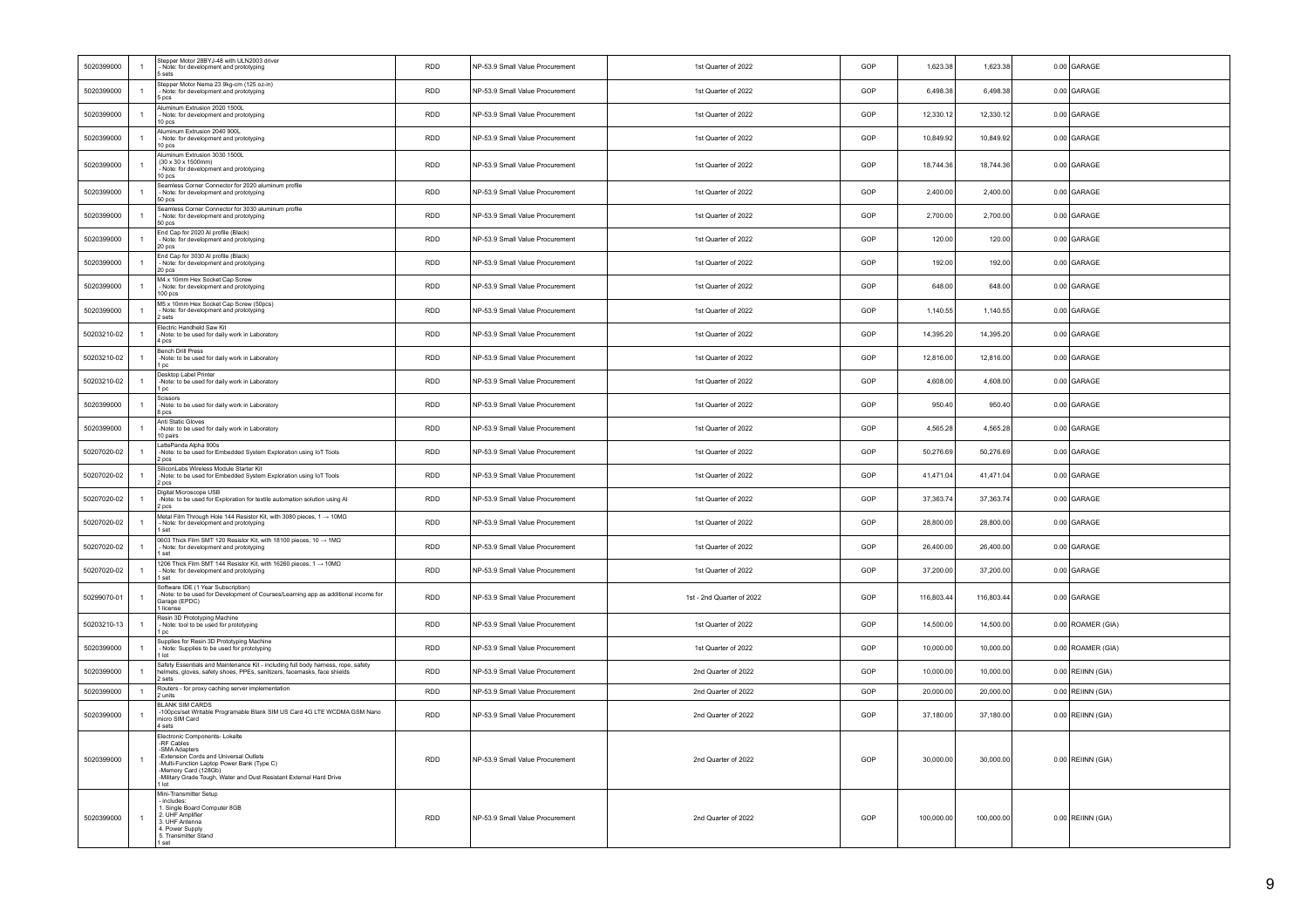| 5020399000  |                | Electronic Components for Set top box- Ruralcasting<br>Supply and delivery of:<br>1. ISDB-T Receiver<br>2. Single Board Computer 8GB<br>3. GSM/GPRS/LTE Module<br>4. Peripherals: Touch Screen Display for SBC,USB Keyboard & Mouse<br>5. Accessories: Power Adapter, MicroSD Card, HDMI to Micro HDMI Cable, USB 3.0<br>Flash Drive, SIM Card<br>6. Enclosure Parts: Weatherproof Enclosure w/ Transparent Lid, Cable Gland, SBC<br>Case w/ Fan & Heatsink<br>4 sets | <b>RDD</b>  | NP-53.9 Small Value Procurement | 2nd Quarter of 2022       | GOP | 60,000.00    | 60,000.00    | $0.00$ REIINN (GIA) |
|-------------|----------------|-----------------------------------------------------------------------------------------------------------------------------------------------------------------------------------------------------------------------------------------------------------------------------------------------------------------------------------------------------------------------------------------------------------------------------------------------------------------------|-------------|---------------------------------|---------------------------|-----|--------------|--------------|---------------------|
| 5020504000  | $\mathbf{1}$   | VSAT Subscription with installation<br>-Bandwidth: at least 70 MBps downlink, 15 MBps uplink<br>Data cap: at least 100 GB per month<br>Length of Subscription: 12 Months/site<br>Tentative No. of sites: 4 sites                                                                                                                                                                                                                                                      | <b>RDD</b>  | NP-53.9 Small Value Procurement | 3rd - 4th Quarter of 2022 | GOP | 540,000.00   | 540,000.00   | $0.00$ REIINN (GIA) |
| 50207020-02 | $\mathbf{1}$   | Photovoltaic Capture, Conversion, and Storage System<br>-Rate Voltage: 12V<br>Max. PV Charging Current: 10 A & 30A<br>-for R&D- to provide power source to the radio unit and RF-front end component.<br>4 units                                                                                                                                                                                                                                                      | <b>RDD</b>  | NP-53.9 Small Value Procurement | 2nd Quarter of 2022       | GOP | 152,000.00   | 152,000.00   | $0.00$ REIINN (GIA) |
| 50207020-02 | $\mathbf{1}$   | Band 71 Signal Receivers<br>1. OS: Android 11 or higher<br>1. OS: Android 11 or higher<br>2. Technology: GSM / HSPA / LTE / 5G (LTE BAnd 71 Capable<br>3. CPU: Octa-core<br>4. USB: USB Type-C 3.1<br>Purpose: part of the Lokalte base tower prototype to receive LTE Band 71 signal and<br>test the LTE cellular network performance (e.g., coverage, video quality, data<br>throughput)<br>4 units                                                                 | <b>RDD</b>  | NP-53.9 Small Value Procurement | 2nd Quarter of 2022       | GOP | 100,000.00   | 100,000.00   | $0.00$ REIINN (GIA) |
| 50207020-02 | $\mathbf{1}$   | Virtually Implemented and Controlled Transceiving Device<br>- Full duplex operation<br>User-programmable, industrial-grade Xilinx Spartan-6 XC6SLX75 FPGA<br>- Fast and convenient bus-powered USB 3.0 connectivity<br>-Purpose: important equipment to test and measure RF propagation of the set top box<br>prototype.<br>1 unit                                                                                                                                    | <b>RDD</b>  | NP-53.9 Small Value Procurement | 2nd Quarter of 2022       | GOP | 85,000.00    | 85,000.00    | $0.00$ REIINN (GIA) |
| 5021199000  | $\mathbf{1}$   | PCB Fabrication (RuralCasting/LokaLTE)<br>- Board fabrication- 5 sets<br>5 pcs                                                                                                                                                                                                                                                                                                                                                                                        | <b>RDD</b>  | NP-53.9 Small Value Procurement | 2nd Quarter of 2022       | GOP | 60.000.00    | 60,000.00    | $0.00$ REIINN (GIA) |
| 5021199000  | $\mathbf{1}$   | Fabrication of Base Tower (REIINN Phase 2)<br>-2 sites (final sites to be provided)<br>- inclusive of VAT and other government taxes<br>Services included:<br>1. Preliminary Engineering surveys & tests<br>2. Preparation of Construction Schedule<br>3. Delivery, installation of Base Tower<br>4. Supply, delivery and construction of equipment storage room<br>5. Processing of Permits<br>Implementation schedule: Jan. 2022- Dec 2022                          | <b>RDD</b>  | Competitive Bidding             | 2nd - 4th Quarter of 2022 | GOP | 2,200,000.00 | 2,200,000.00 | $0.00$ REIINN (GIA) |
| 5021199000  | $\mathbf{1}$   | Fabricated Signages (Government Warning Signs)<br>- inclusive of fabrication and printing<br>5 sets                                                                                                                                                                                                                                                                                                                                                                   | <b>RDD</b>  | NP-53.9 Small Value Procurement | 2nd Quarter of 2022       | GOP | 20,000.00    | 20,000.00    | $0.00$ REIINN (GIA) |
| 5029902000  | $\mathbf{1}$   | Printing of IEC Banners<br>full color<br>8 ft x 4 ft (2 pcs)<br>$-4$ ft x 4 ft (2 pcs)<br>- design to be provided by end-user                                                                                                                                                                                                                                                                                                                                         | <b>RDD</b>  | NP-53.9 Small Value Procurement | 2nd Quarter of 2022       | GOP | 5.000.00     | 5,000.00     | $0.00$ REIINN (GIA) |
| 50299050-03 | $\mathbf{1}$   | Vehicle Rental for REIINN Phase 2 Project Deployment Activities -Target schedule of<br>implementation: April 2022- Dec. 2022 -Types of vehicle: 4x4 closed type, 4x4 pickup -<br>No of trips: not to exceed 15 days per trip -Specific locations/destinations/ final no of trips<br>shall be provided by end-user                                                                                                                                                     | <b>RDD</b>  | NP-53.9 Small Value Procurement | 2nd - 4th Quarter of 2022 | GOP | 400,000.00   | 400,000.00   | $0.00$ REIINN (GIA) |
| 5020399000  | 1              | 3G/4G LTE USB dongle<br>4 units                                                                                                                                                                                                                                                                                                                                                                                                                                       | <b>RDD</b>  | NP-53.9 Small Value Procurement | 1st Quarter of 2022       | GOP | 3,476.00     | 3,476.00     | $0.00$ AESS (GAA)   |
| 50203010-01 | $\mathbf{1}$   | Keyboard with smartcard reader<br>4 units                                                                                                                                                                                                                                                                                                                                                                                                                             | <b>RDD</b>  | NP-53.9 Small Value Procurement | 1st Quarter of 2022       | GOP | 11,066.00    | 11,066.00    | $0.00$ AESS (GAA)   |
| 5020399000  | 1              | Network Switch<br>4 units                                                                                                                                                                                                                                                                                                                                                                                                                                             | RDD         | NP-53.9 Small Value Procurement | 1st Quarter of 2022       | GOP | 5,060.00     | 5,060.00     | $0.00$ AESS (GAA)   |
| 50207020-02 | $\mathbf{1}$   | Portable document scanner<br>Note: For prototyping<br>2 units                                                                                                                                                                                                                                                                                                                                                                                                         | <b>RDD</b>  | NP-53.9 Small Value Procurement | 1st Quarter of 2022       | GOP | 44,170.00    | 44,170.00    | $0.00$ AESS (GAA)   |
| 50207020-02 | -1             | Portable impact printer with ribbon cartridge<br>* Note: For prototyping<br>2 units                                                                                                                                                                                                                                                                                                                                                                                   | RDD         | NP-53.9 Small Value Procurement | 1st Quarter of 2022       | GOP | 33,778.00    | 33,778.00    | $0.00$ AESS (GAA)   |
| 5021199000  | $\mathbf{1}$   | Design and Fabricate<br>1 lot                                                                                                                                                                                                                                                                                                                                                                                                                                         | RDD         | NP-53.9 Small Value Procurement | 2nd Quarter of 2022       | GOP | 200,000.00   | 200,000.00   | $0.00$ AESS (GAA)   |
| 5021199000  | $\overline{1}$ | Vulnerability Testing and Source Code Audit<br>1 lot                                                                                                                                                                                                                                                                                                                                                                                                                  | <b>RDD</b>  | NP-53.9 Small Value Procurement | 3rd Quarter of 2022       | GOP | 400,000.00   | 400,000.00   | $0.00$ AESS (GAA)   |
| 5021199000  | $\mathbf{1}$   | Hardware Testing/Certification<br>1 lot                                                                                                                                                                                                                                                                                                                                                                                                                               | <b>RDD</b>  | NP-53.9 Small Value Procurement | 4th Quarter of 2022       | GOP | 100,000.00   | 100.000.00   | 0.00 AESS (GAA)     |
| 5020201002  | $\overline{1}$ | Other ICT Trainings/Tech transfer know-how for<br>prospective licensees (Module 2) - food only (35<br>pax, 5 days)<br>1 lot                                                                                                                                                                                                                                                                                                                                           | $_{\sf OD}$ | NP-53.9 Small Value Procurement | 2nd Quarter of 2022       | GOP | 87,500.00    | 87,500.00    | $0.00$ TLO (GAA)    |
| 5020201002  | -1             | Other ICT Trainings/Tech transfer know-how for<br>prospective licensees (Module 3) - food only (35<br>pax, 5 days)<br>1 lot                                                                                                                                                                                                                                                                                                                                           | OD          | NP-53.9 Small Value Procurement | 3rd Quarter of 2022       | GOP | 87,500.00    | 87,500.00    | $0.00$ TLO (GAA)    |
| 5029905001  | $\overline{1}$ | Regional/National Stakeholders' meetings (meeting<br>with CEOs, officers of private companies) - venue,<br>food and accommodation of organizers<br>1 lot                                                                                                                                                                                                                                                                                                              | OD          | NP-53.9 Small Value Procurement | 3rd Quarter of 2022       | GOP | 100,000.00   | 100,000.00   | $0.00$ TLO (GAA)    |
| 5029905001  | $\mathbf{1}$   | Regional/National Stakeholders' meetings (meeting<br>with CEOs, officers of private companies) - venue,<br>food and accommodation of organizers<br>1 lot                                                                                                                                                                                                                                                                                                              | OD          | NP-53.9 Small Value Procurement | 2nd Quarter of 2022       | GOP | 100,000.00   | 100,000.00   | $0.00$ TLO (GAA)    |
| 5029903000  | $\overline{1}$ | Catering Service for NSTW<br>1 lot                                                                                                                                                                                                                                                                                                                                                                                                                                    | OD          | NP-53.9 Small Value Procurement | 4th Quarter of 2022       | GOP | 100,000.00   | 100,000.00   | $0.00$ TLO (GAA)    |